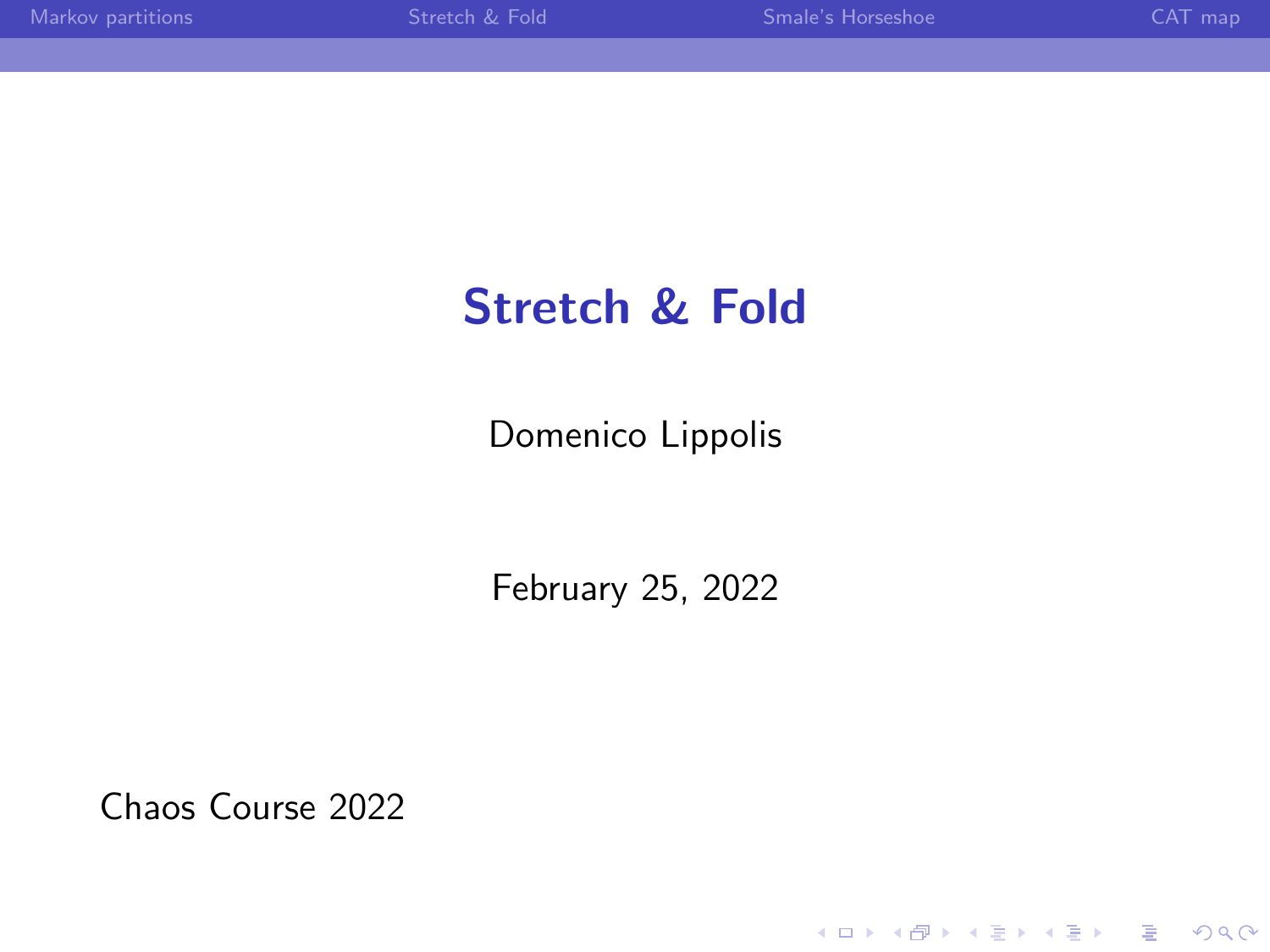<span id="page-1-0"></span>

| Markov partitions | Stretch & Fold | Smale's Horseshoe | CAT map |
|-------------------|----------------|-------------------|---------|
|                   |                |                   |         |
|                   |                |                   |         |
|                   |                |                   |         |
|                   |                | Markov partitions |         |
|                   |                |                   |         |

Given a map f, and a phase space  $M$ , we can divide it into finitely many  $\mathcal{M}_0, \mathcal{M}_1, ..., \mathcal{M}_{N-1}$ , and record  $f^n(x)$ ,  $x \in \mathcal{M}$  maps where.

K ロ ▶ K @ ▶ K 할 > K 할 > 1 할 > 1 이익어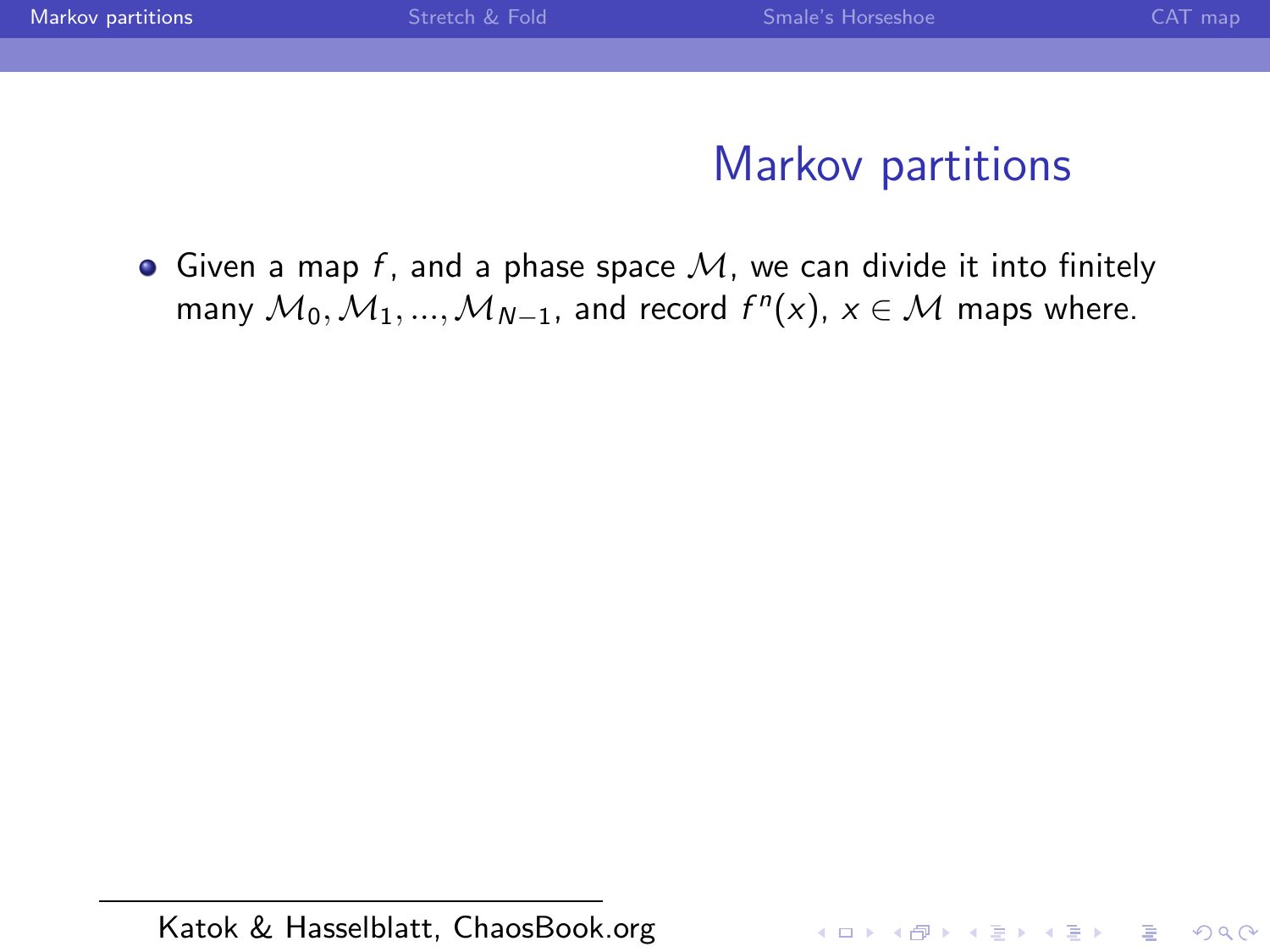| Markov partitions | Stretch & Fold | Smale's Horseshoe | CAT map |
|-------------------|----------------|-------------------|---------|
|                   |                |                   |         |
|                   |                |                   |         |
|                   |                |                   |         |
|                   |                | - -<br>.          |         |

# Markov partitions

**KORK ERKER ADE YOUR** 

- $\bullet$  Given a map f, and a phase space  $\mathcal M$ , we can divide it into finitely many  $\mathcal{M}_0, \mathcal{M}_1, ..., \mathcal{M}_{N-1}$ , and record  $f^n(x)$ ,  $x \in \mathcal{M}$  maps where.
- **•** Difficulties can be
	- **■** if  $M_i \cap M_i$  then one point can be coded by multiple sequences
	- $\bullet$  all points in the intersection  $\ \bigcap\ f^n(\mathcal{M}_{\mathsf{s}_n})$  are coded by the n∈Z



Katok & Hasselblatt, ChaosBook.org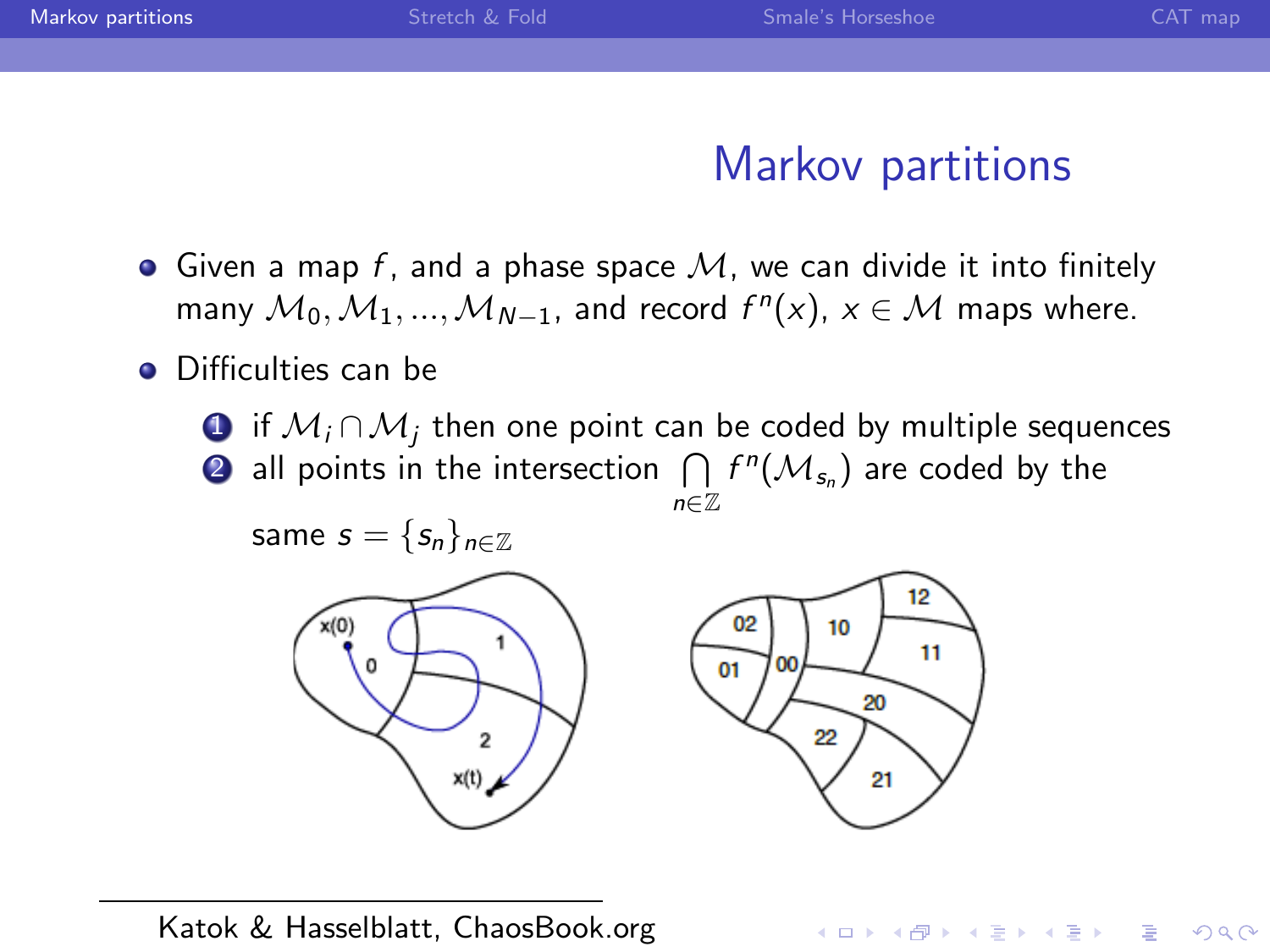K ロ ▶ K @ ▶ K 할 ▶ K 할 ▶ ... 할 ... 900

# Topological Markov chains

• Let 
$$
A = (a_{ij})_{i,j=0}^{N-1}
$$
, and  $a_{ij} = 0, 1$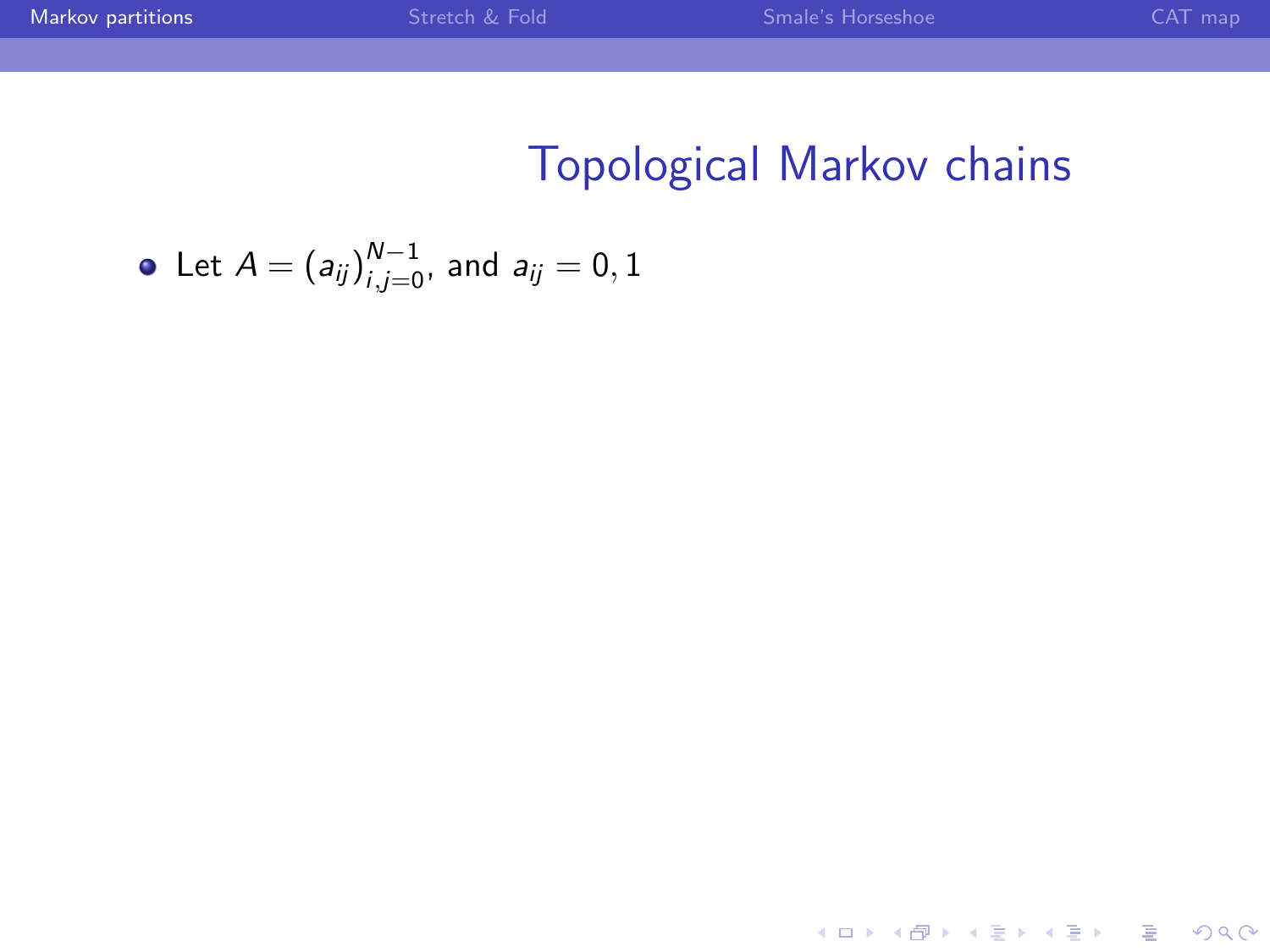イロト イ御 トイミト イミト ニミー りんぴ

# Topological Markov chains

\n- Let 
$$
A = (a_{ij})_{i,j=0}^{N-1}
$$
, and  $a_{ij} = 0, 1$
\n- Let  $S_A =: \{ s \in S_N | a_{s_n s_{n+1}} = 1 \text{ for } n \in \mathbb{Z} \}$  (1)
\n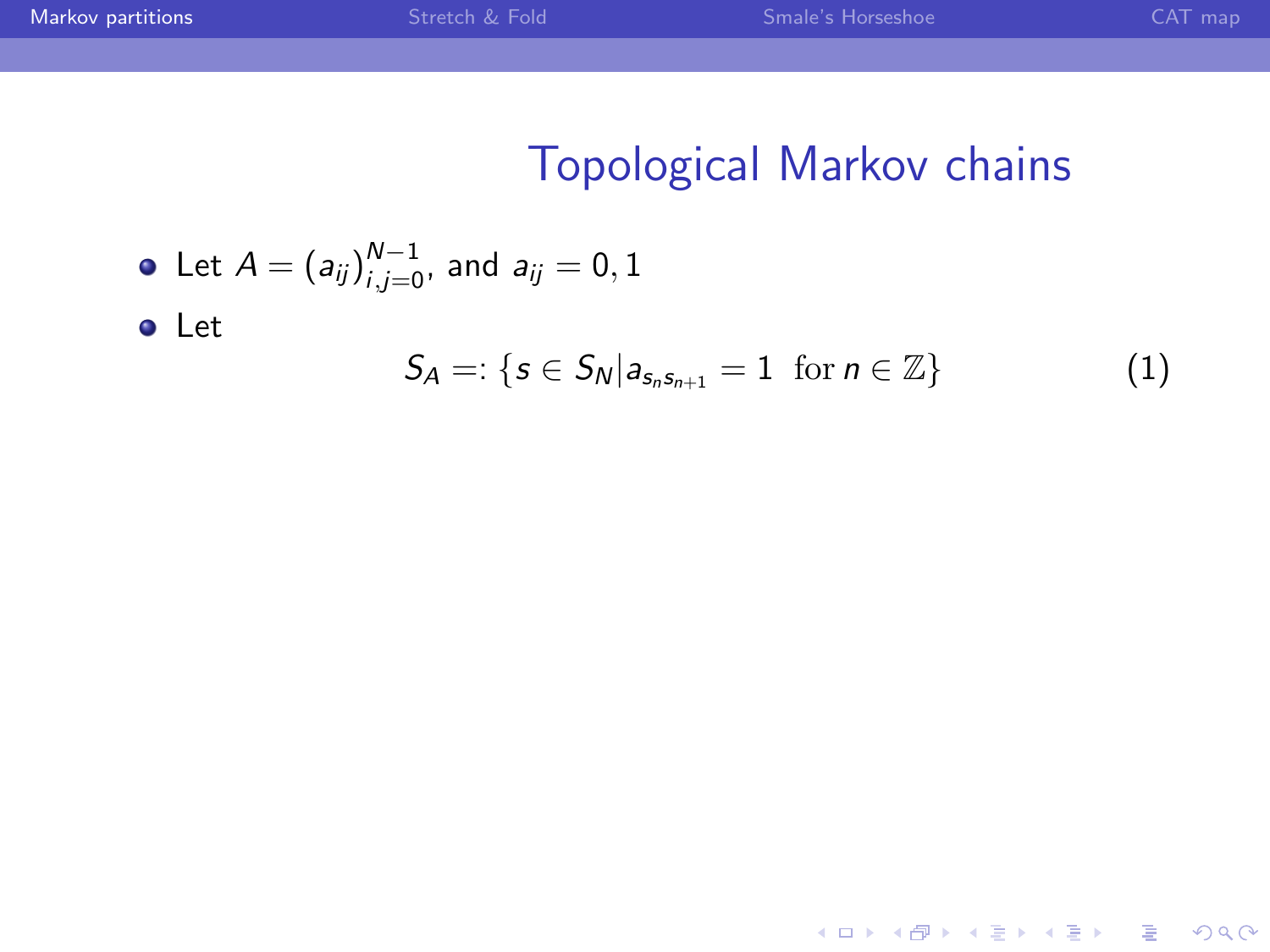K ロ ▶ K @ ▶ K 할 ▶ K 할 ▶ | 할 | © 9 Q @

# Topological Markov chains

• Let 
$$
A = (a_{ij})_{i,j=0}^{N-1}
$$
, and  $a_{ij} = 0, 1$ 

Let

$$
S_A =: \{s \in S_N | a_{s_n s_{n+1}} = 1 \text{ for } n \in \mathbb{Z}\}\
$$
 (1)

The matrix A determines all the possible transitions between the symbols  $0, 1, ..., N - 1$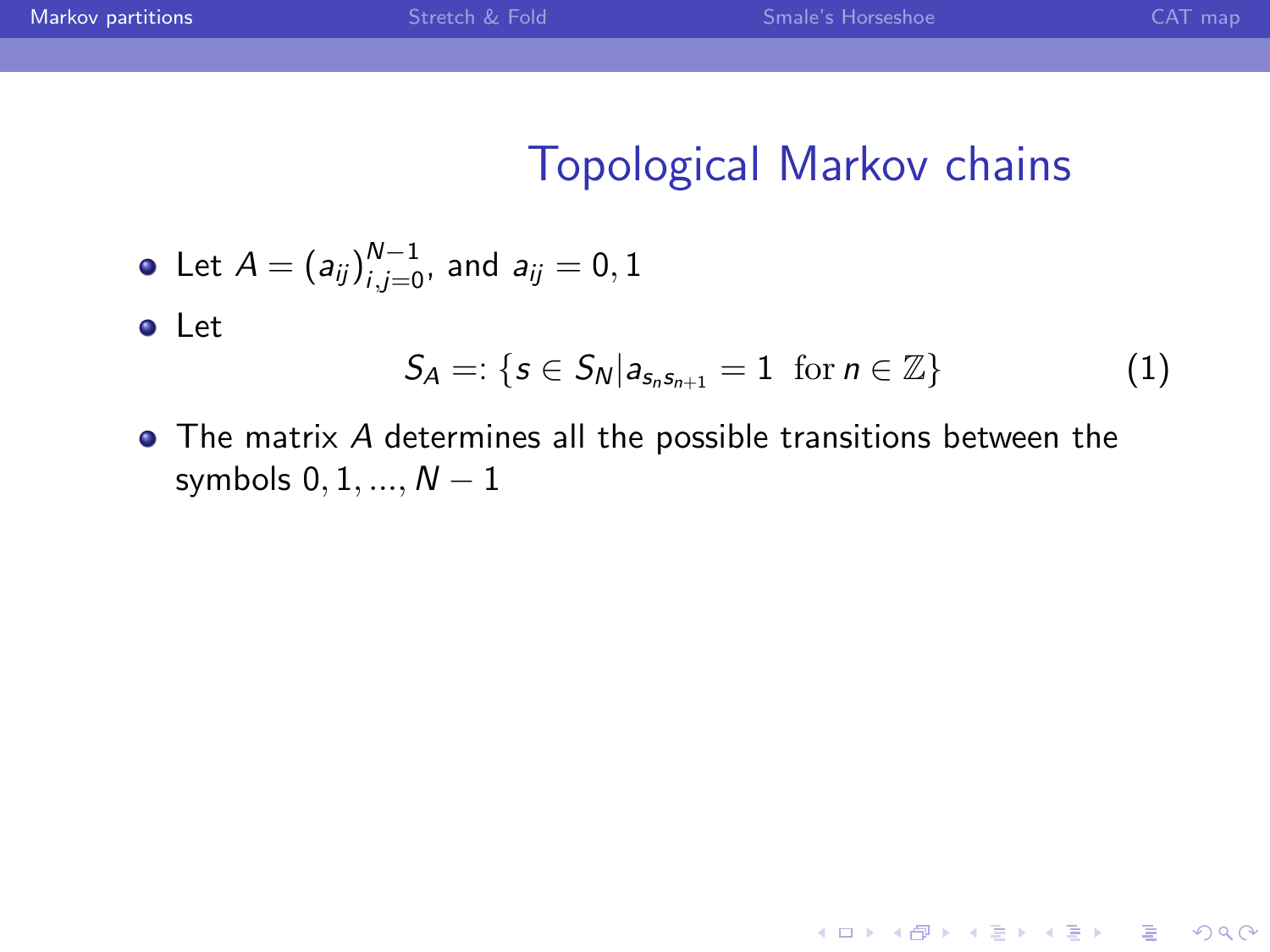# Topological Markov chains

• Let 
$$
A = (a_{ij})_{i,j=0}^{N-1}
$$
, and  $a_{ij} = 0, 1$ 

Let

$$
S_A =: \{s \in S_N | a_{s_n s_{n+1}} = 1 \text{ for } n \in \mathbb{Z}\}\
$$
 (1)

- The matrix A determines all the possible transitions between the symbols  $0, 1, ..., N - 1$
- The restriction

$$
\sigma_N|_{S_A} =: \sigma_A \tag{2}
$$

K ロ ▶ K @ ▶ K 할 > K 할 > 1 할 > 1 이익어

is called the topological Markov chain determined by A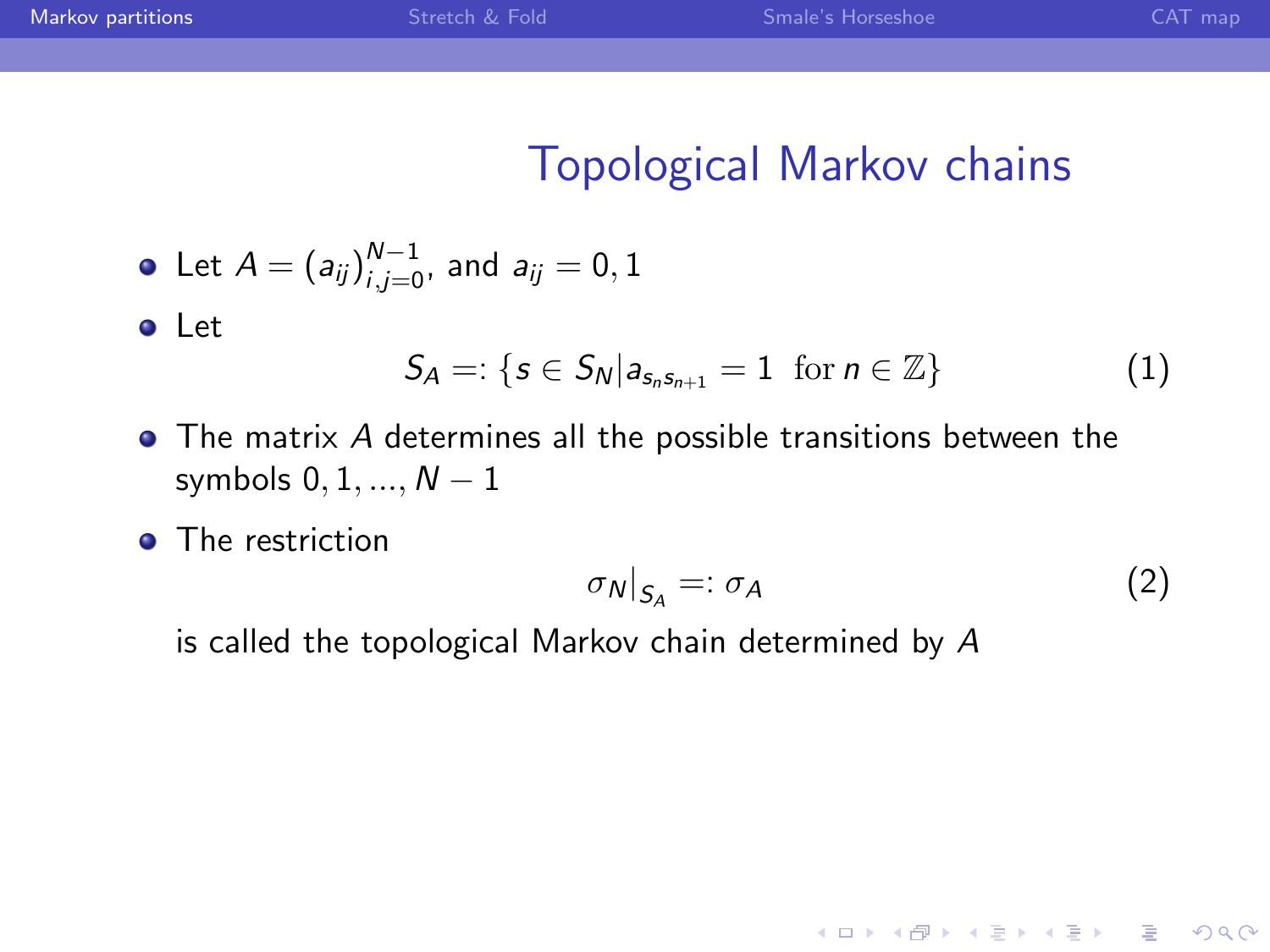# Topological Markov chains

• Let 
$$
A = (a_{ij})_{i,j=0}^{N-1}
$$
, and  $a_{ij} = 0, 1$ 

Let

$$
S_A =: \{s \in S_N | a_{s_n s_{n+1}} = 1 \text{ for } n \in \mathbb{Z}\}\
$$
 (1)

- The matrix A determines all the possible transitions between the symbols  $0, 1, ..., N - 1$
- The restriction

$$
\sigma_N|_{S_A} =: \sigma_A \tag{2}
$$

K ロ ▶ K @ ▶ K 할 > K 할 > 1 할 > 1 이익어

is called the topological Markov chain determined by A

**•** Example:



 $\sigma_A$  moves the origin of a sequence on A by the next vertex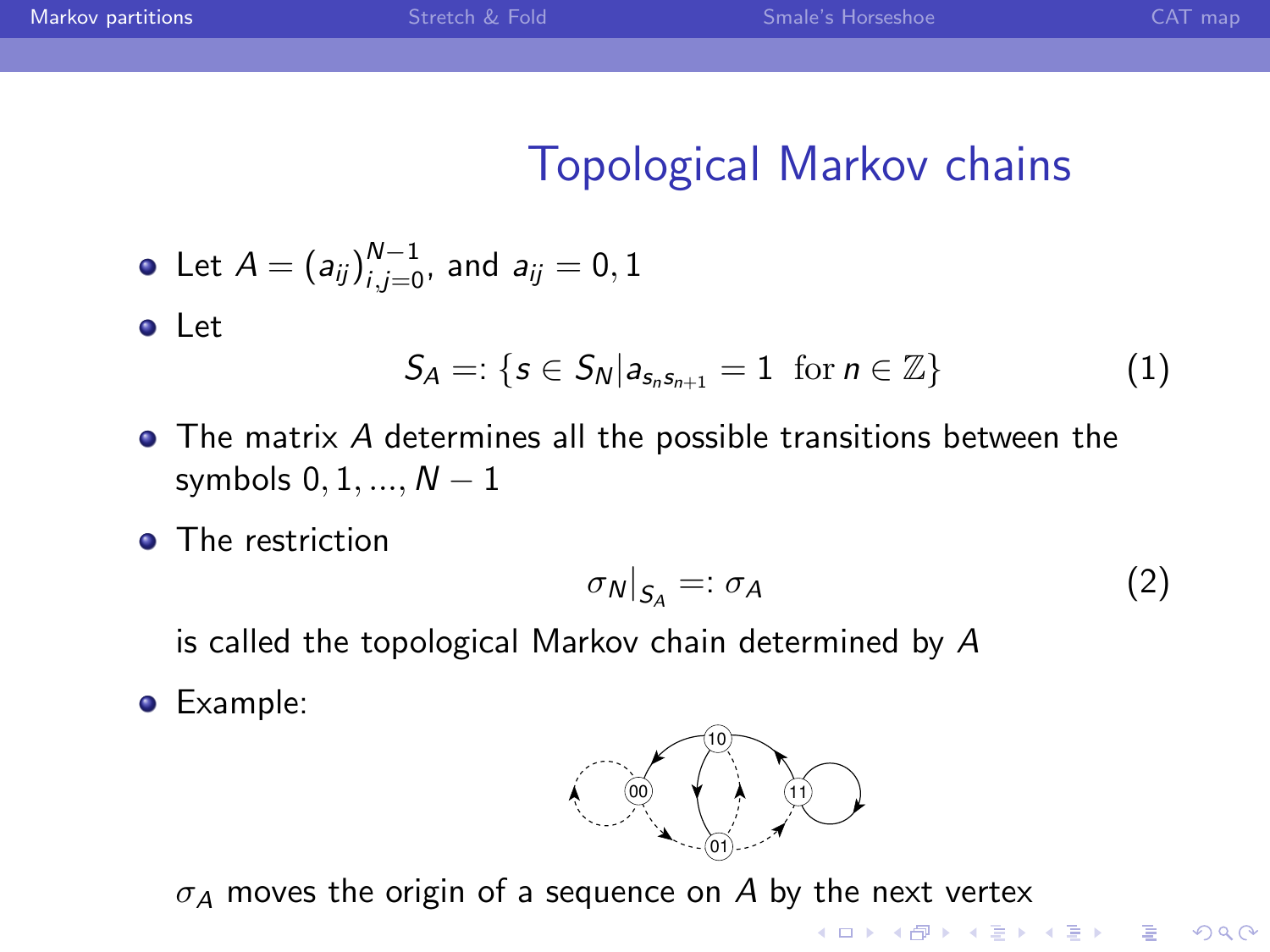| Markov partitions | Stretch & Fold | Smale's Horseshoe | CAT map |
|-------------------|----------------|-------------------|---------|
|                   |                |                   |         |
|                   |                |                   |         |
|                   |                |                   |         |
|                   |                | Markov partitions |         |
|                   |                |                   |         |
|                   |                |                   |         |

Every intersection  $\bigcap$ n∈Z  $f^n(\mathcal{M}_{s_n})$  contains no more than one point, one can define

$$
h: \Lambda \subset S_N \longrightarrow \mathcal{M} \tag{3}
$$

such that

$$
f \circ h = h \circ \sigma_N \tag{4}
$$

K ロ K K (P) K (E) K (E) X (E) X (P) K (P)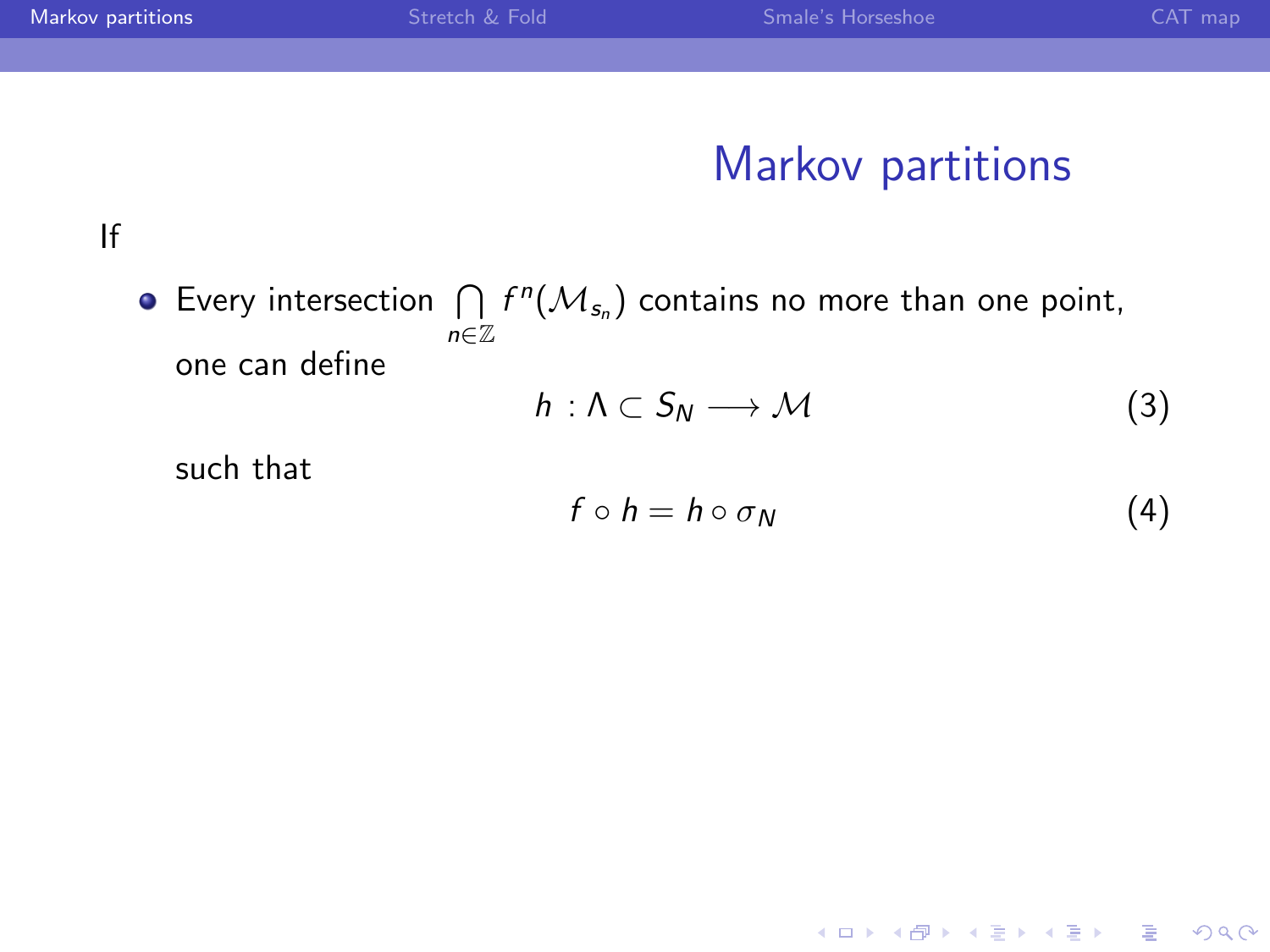| Markov partitions | Stretch & Fold | Smale's Horseshoe | $CAT$ map |
|-------------------|----------------|-------------------|-----------|
|                   |                |                   |           |
|                   |                |                   |           |

#### Markov partitions

#### If

Every intersection  $\bigcap$ n∈Z  $f^n(\mathcal{M}_{s_n})$  contains no more than one point, one can define

$$
h: \Lambda \subset S_N \longrightarrow \mathcal{M} \tag{3}
$$

such that

$$
f \circ h = h \circ \sigma_N \tag{4}
$$

K ロ ▶ K @ ▶ K 할 > K 할 > 1 할 > 1 이익어

 $\bullet$  that is the map f is a factor of some symbolic system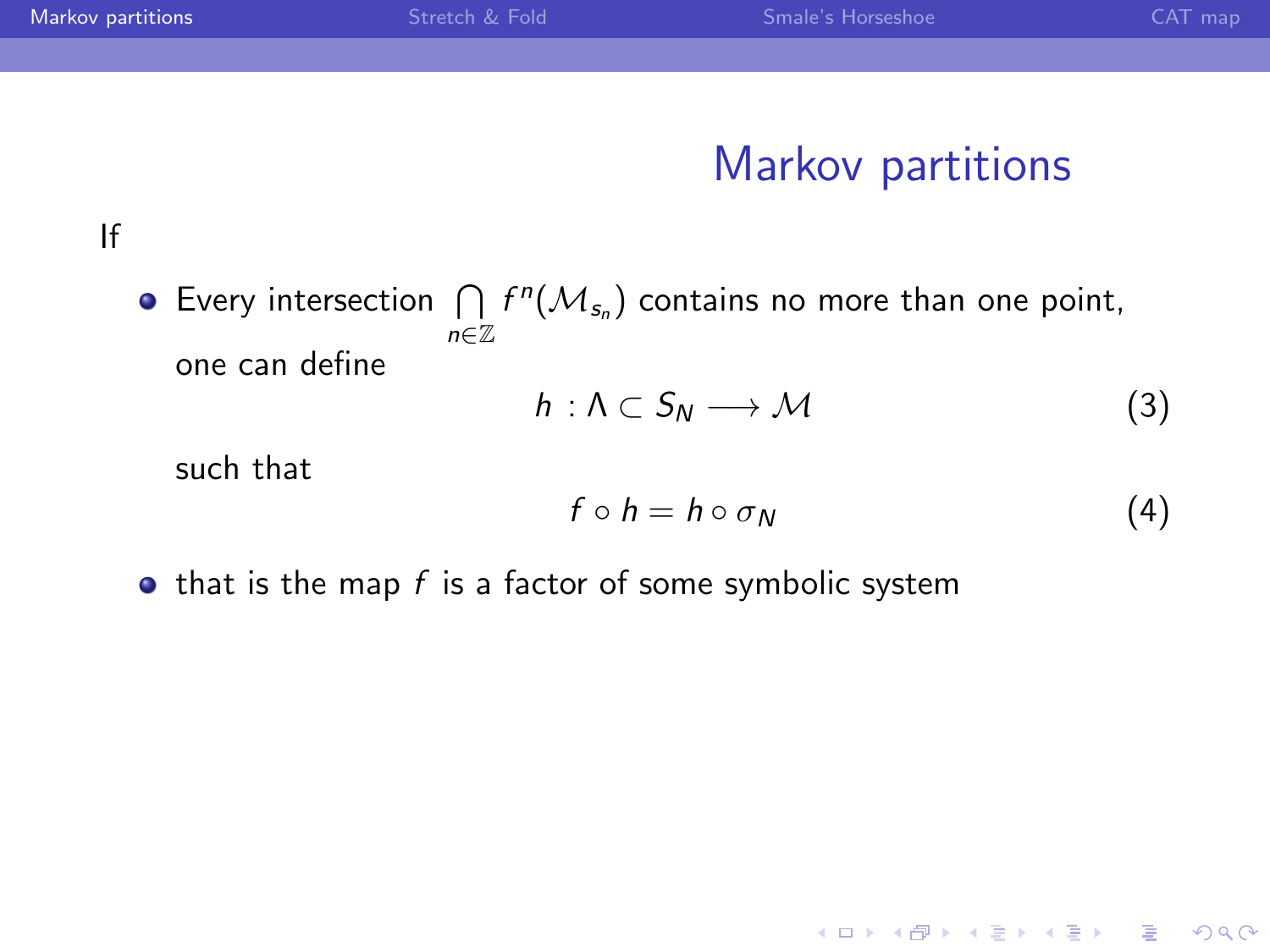| Markov partitions | Stretch & Fold | Smale's Horseshoe | CAT map |
|-------------------|----------------|-------------------|---------|
|                   |                |                   |         |
|                   |                |                   |         |

#### Markov partitions

If

Every intersection  $\bigcap$ n∈Z  $f^n(\mathcal{M}_{s_n})$  contains no more than one point, one can define

$$
h: \Lambda \subset S_N \longrightarrow \mathcal{M} \tag{3}
$$

such that

$$
f \circ h = h \circ \sigma_N \tag{4}
$$

**KORK ERKER ADE YOUR** 

- $\bullet$  that is the map f is a factor of some symbolic system
- The decomposition  $M_0, M_1, ..., M_{N-1}$  that makes f semiconjugate to  $\sigma_A$  is called a Markov partition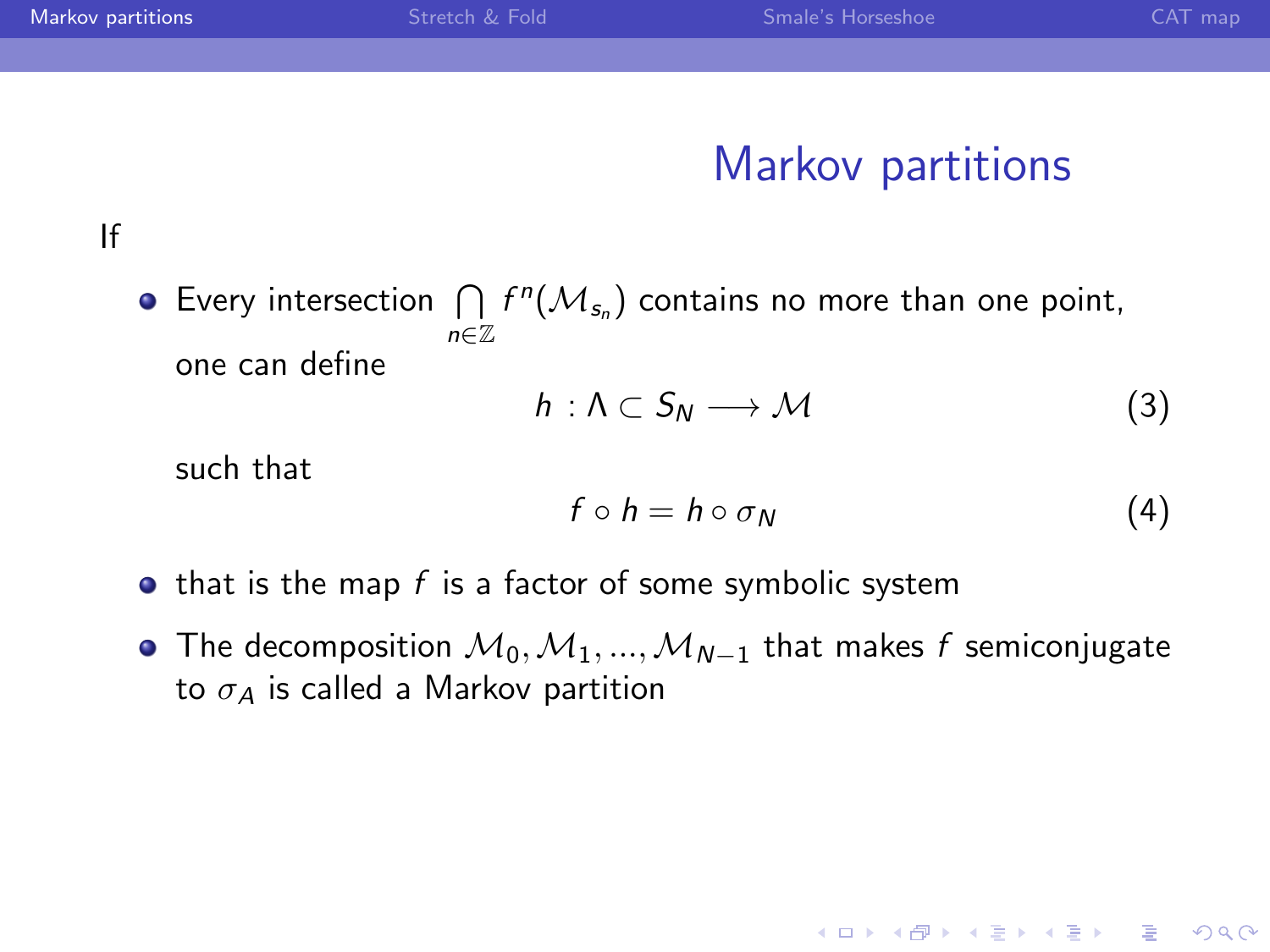| Markov partitions | Stretch & Fold | Smale's Horseshoe | CAT map |
|-------------------|----------------|-------------------|---------|
|                   |                |                   |         |

# Logistic map: partition

K ロ ▶ K @ ▶ K 할 ▶ K 할 ▶ | 할 | © 9 Q @

**•** Consider the quadratic map

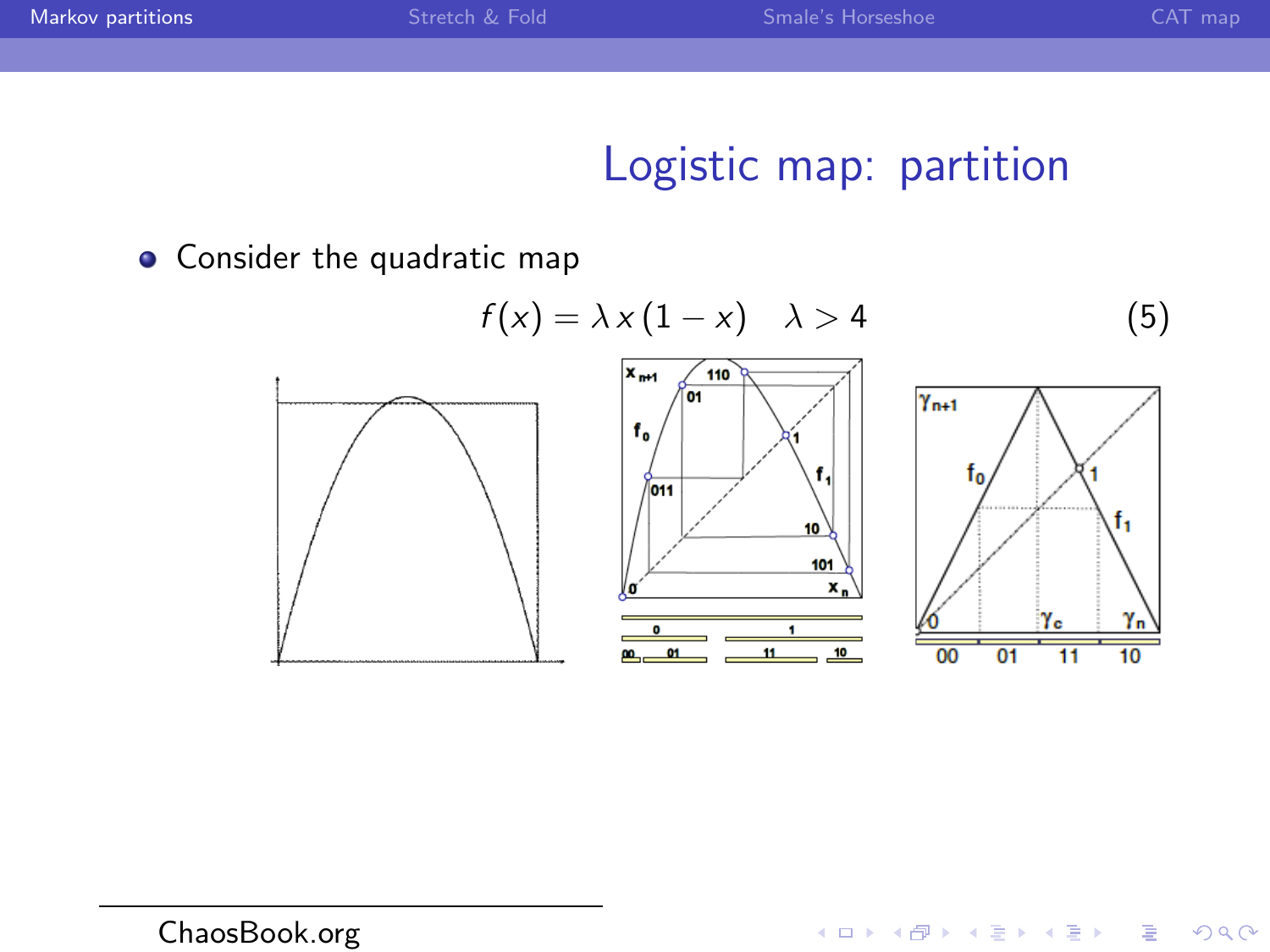| Markov partitions | Stretch & Fold | Smale's Horseshoe | CAT map |
|-------------------|----------------|-------------------|---------|
|                   |                |                   |         |

### Logistic map: partition

K ロ ▶ K @ ▶ K 할 ▶ K 할 ▶ | 할 | © 9 Q @

• Consider the quadratic map



 $\bullet$  Here the collection  $\Lambda$  of points with bounded orbits is

$$
\Lambda = \bigcap_{n \in \mathbb{Z}} f^{-n}(\mathcal{M}_{s_n}) = \bigcap_{n \in \mathbb{Z}} f^{-n}([0,1])
$$

ChaosBook.org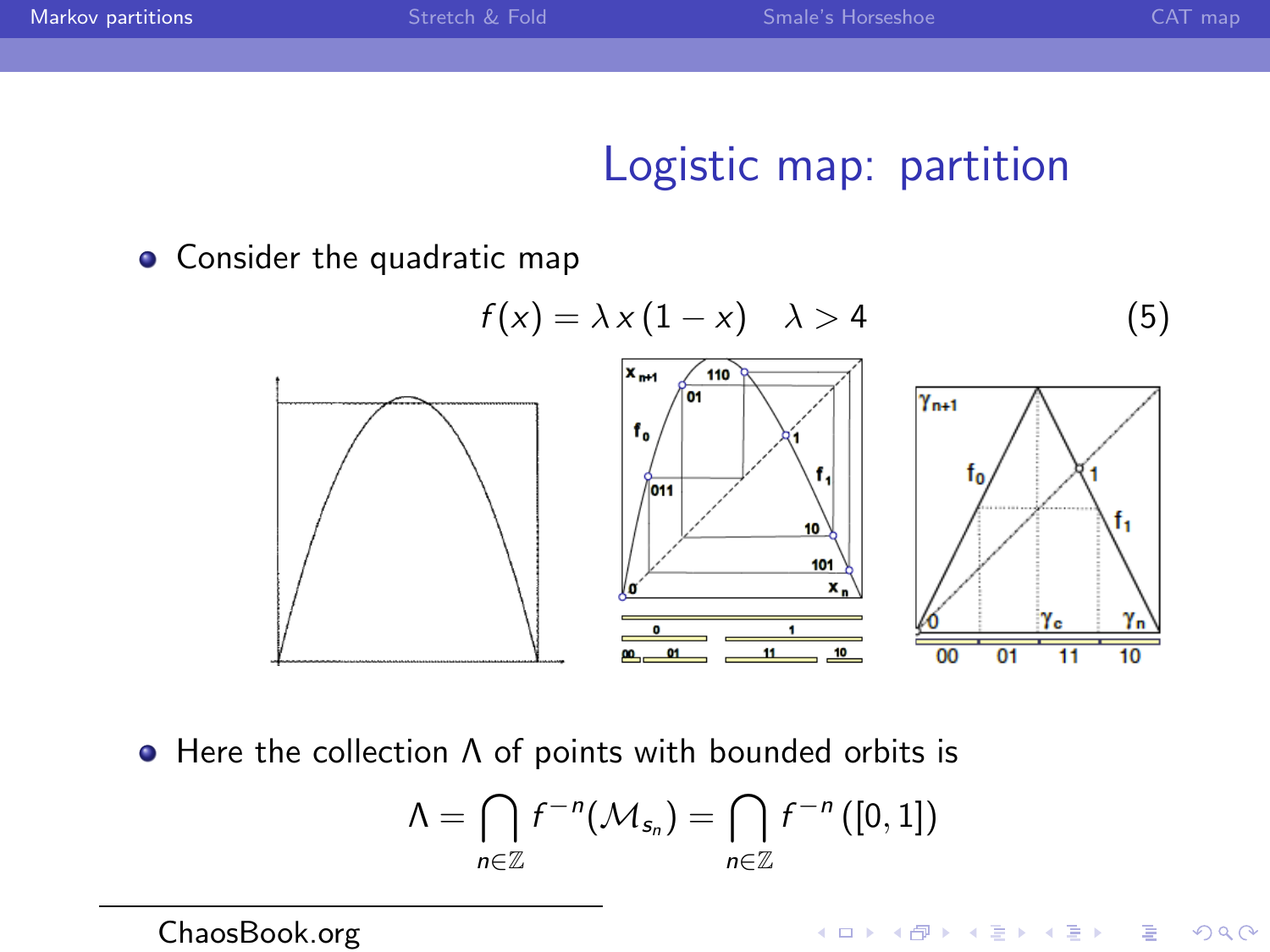K ロ ▶ K @ ▶ K 할 ▶ K 할 ▶ ... 할 → 9 Q @



Then  $f^{-1}\left(\left[0,1\right]\right) = \mathcal{M}_0 \cup \mathcal{M}_1$ , where

$$
\mathcal{M}_0 = \left[0, \frac{1}{2} - \sqrt{\frac{1}{4} - \frac{1}{\lambda}}\right], \quad \mathcal{M}_1 = \left[\frac{1}{2} + \sqrt{\frac{1}{4} - \frac{1}{\lambda}}, 1\right] \quad (6)
$$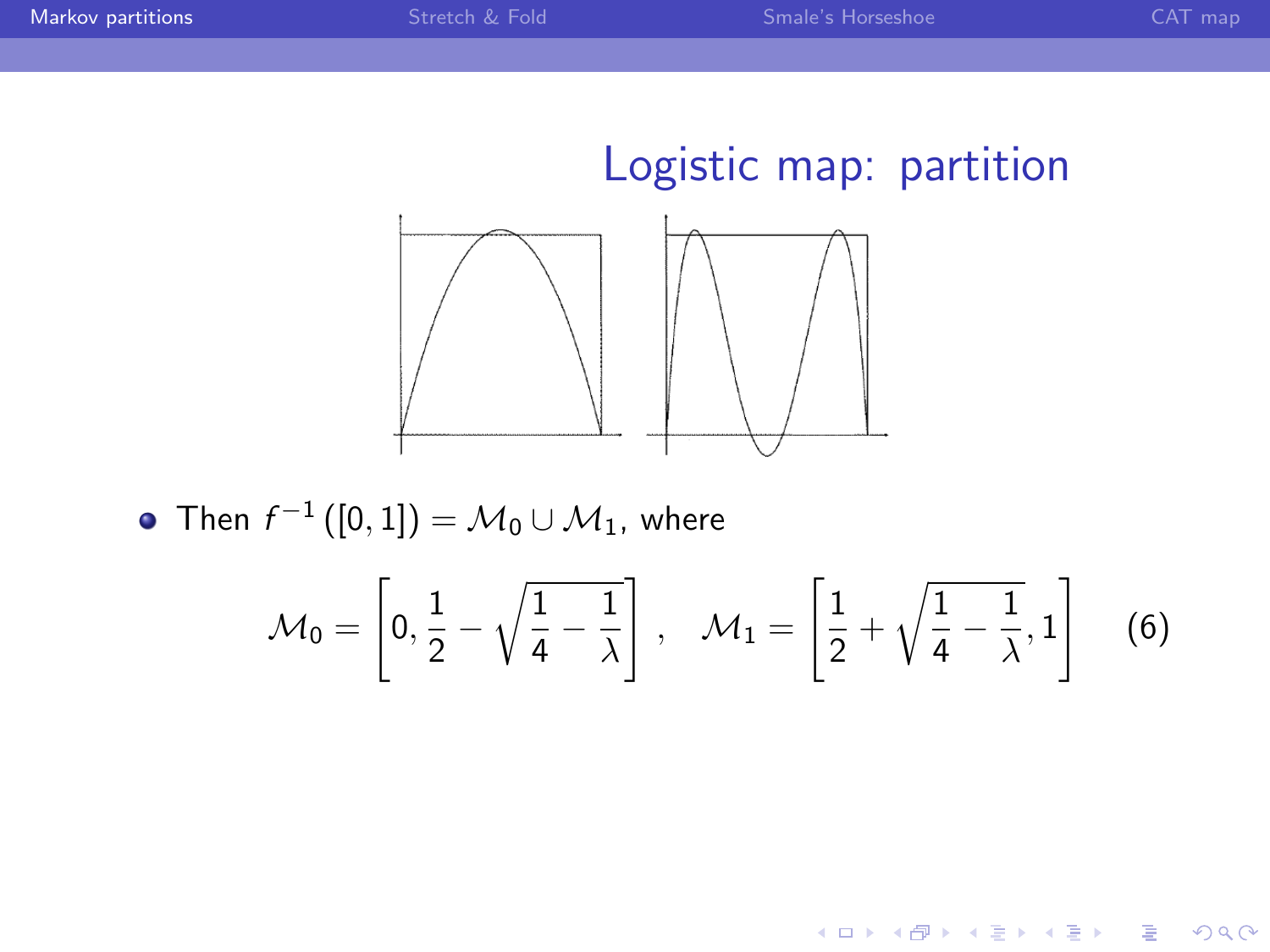K ロ > K @ > K 할 > K 할 > 1 할 : ⊙ Q Q^



Then  $f^{-1}\left(\left[0,1\right]\right) = \mathcal{M}_0 \cup \mathcal{M}_1$ , where

$$
\mathcal{M}_0 = \left[0, \frac{1}{2} - \sqrt{\frac{1}{4} - \frac{1}{\lambda}}\right], \quad \mathcal{M}_1 = \left[\frac{1}{2} + \sqrt{\frac{1}{4} - \frac{1}{\lambda}}, 1\right] \quad (6)
$$

and  $f^{-2}\left(\left[0,1\right]\right)=\mathcal{M}_{00}\cup\mathcal{M}_{01}\cup\mathcal{M}_{11}\cup\mathcal{M}_{10}$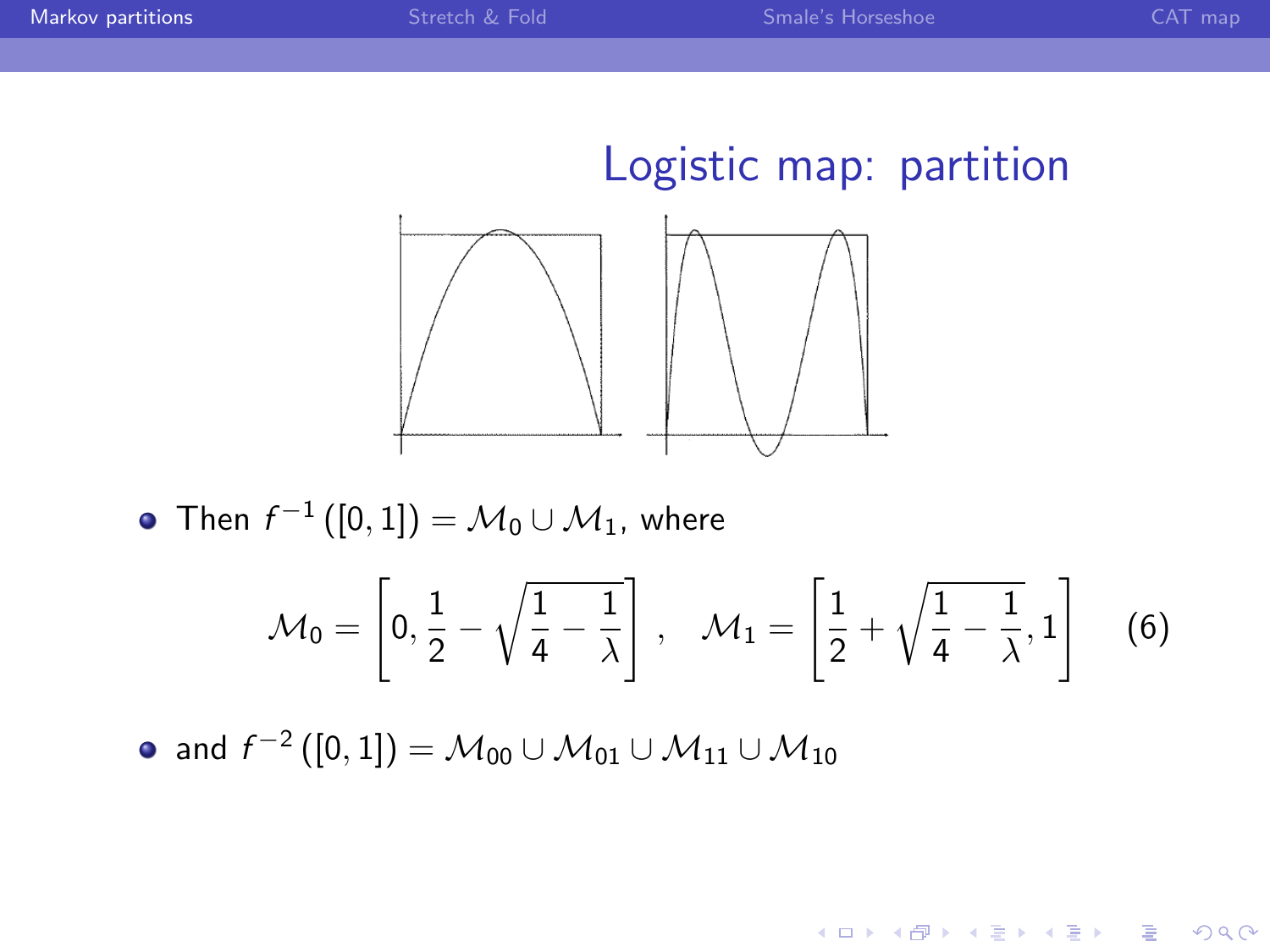**KORK STRAIN A BAR SHOP** 



Then  $f^{-1}\left(\left[0,1\right]\right) = \mathcal{M}_0 \cup \mathcal{M}_1$ , where

$$
\mathcal{M}_0 = \left[0, \frac{1}{2} - \sqrt{\frac{1}{4} - \frac{1}{\lambda}}\right], \quad \mathcal{M}_1 = \left[\frac{1}{2} + \sqrt{\frac{1}{4} - \frac{1}{\lambda}}, 1\right] \quad (6)
$$

- and  $f^{-2}\left(\left[0,1\right]\right)=\mathcal{M}_{00}\cup\mathcal{M}_{01}\cup\mathcal{M}_{11}\cup\mathcal{M}_{10}$
- Because  $|f'(x)| > 1$ , everywhere on M, for every sequence s, the diameter of the intersections  $\ \bigcap\ f^{-n}(\mathcal{M}_{\mathsf{s}_n})$  shrinks exponentially n∈Z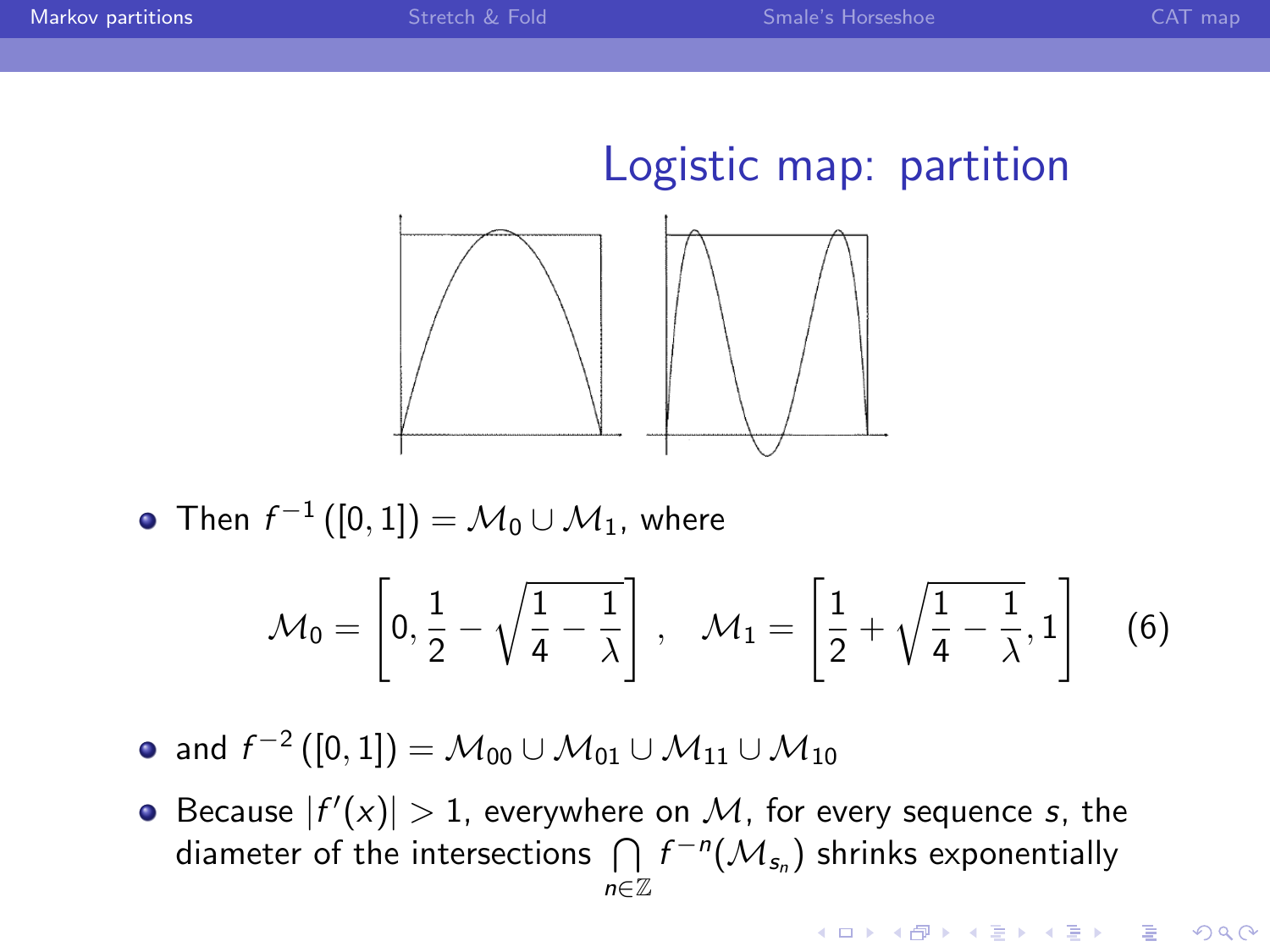| Markov partitions | Stretch & Fold | Smale's Horseshoe | $CAT$ map |
|-------------------|----------------|-------------------|-----------|
|                   |                |                   |           |
|                   |                |                   |           |
|                   |                |                   |           |

# Logistic map: partition

Then  $\Lambda = \bigcap f^{-n}([0,1])$  is a Cantor set for the sequence s, and the n∈Z intersection

$$
h(\{s\}) = \bigcap_{n \in \mathbb{Z}} f^{-n}(\mathcal{M}_{s_n})
$$
 (7)

K ロ ▶ K @ ▶ K 할 ▶ K 할 ▶ | 할 | © 9 Q @

asymptotically consists of one point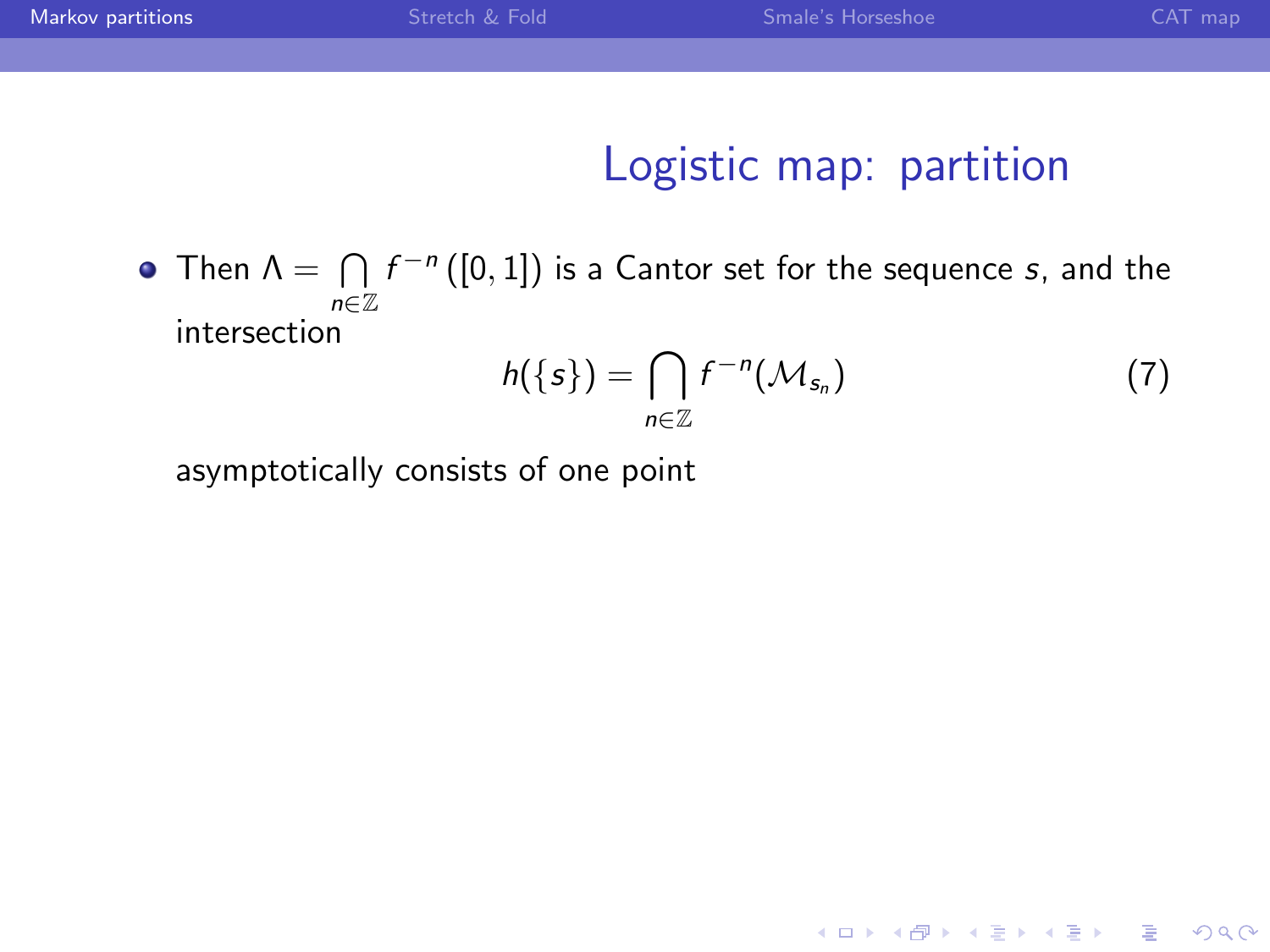| Markov partitions | Stretch & Fold | Smale's Horseshoe | CAT map |
|-------------------|----------------|-------------------|---------|
|                   |                |                   |         |
|                   |                |                   |         |

### Logistic map: partition

Then  $\Lambda = \bigcap f^{-n}([0,1])$  is a Cantor set for the sequence s, and the n∈Z intersection

$$
h(\{s\}) = \bigcap_{n \in \mathbb{Z}} f^{-n}(\mathcal{M}_{s_n})
$$
 (7)

asymptotically consists of one point

 $\bullet$  We can furthermore show that h is a continuous bijection and thus a homeomorphism:

$$
h: S \longrightarrow \Lambda \tag{8}
$$

**KORK ERKER ADE YOUR** 

and thus the symbolic dynamics is isomorphic to the dynamics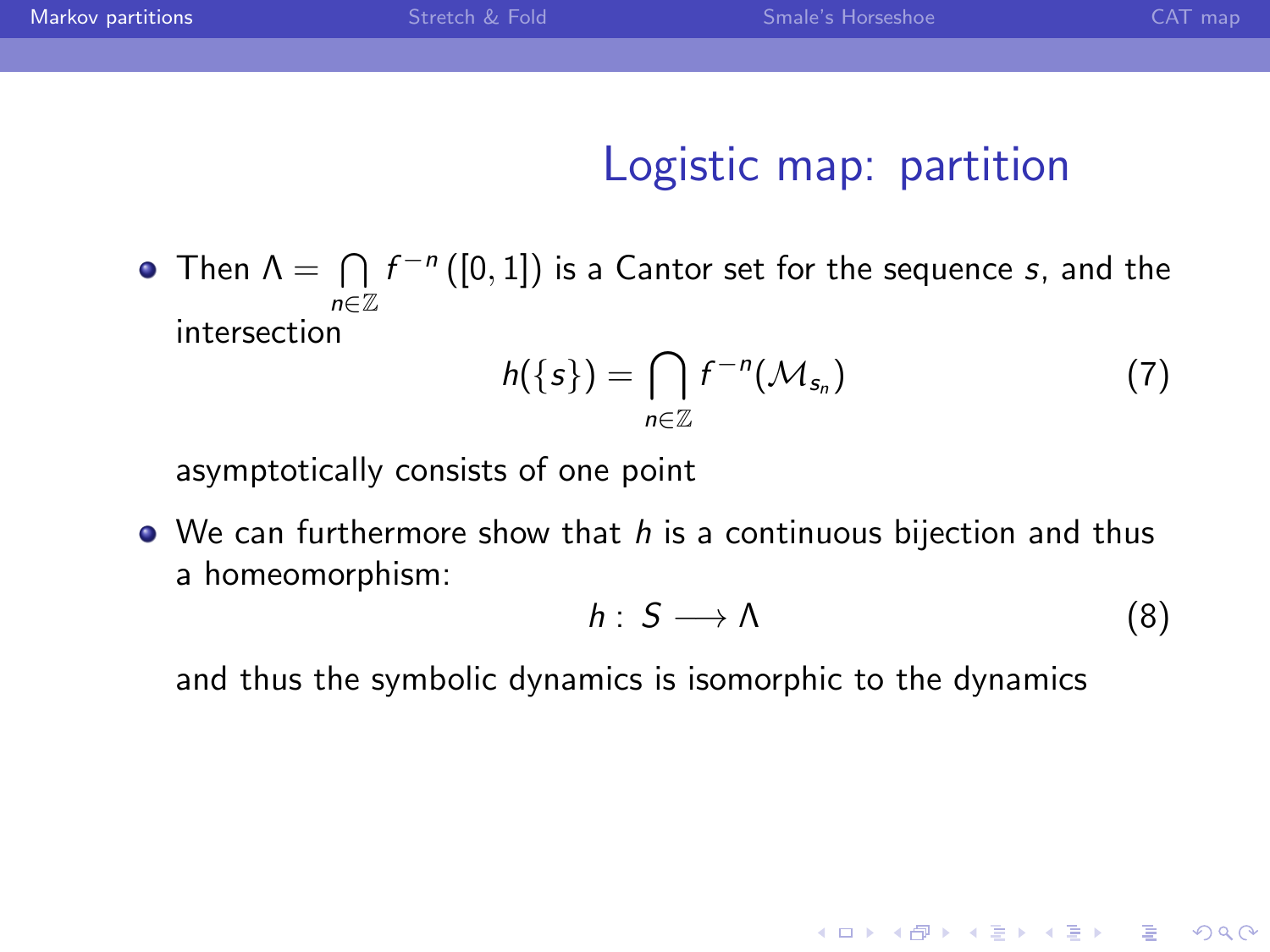<span id="page-18-0"></span>

| Markov partitions | Stretch & Fold | Smale's Horseshoe | CAT map |
|-------------------|----------------|-------------------|---------|
|                   |                |                   |         |
|                   |                |                   |         |

# Stretch & Fold

• But where does the chaos come from? Here's a prototype example due to Rössler

$$
\dot{x} = -y - z
$$
  
\n
$$
\dot{y} = x + ay
$$
  
\n
$$
\dot{z} = b + z(x - c)
$$

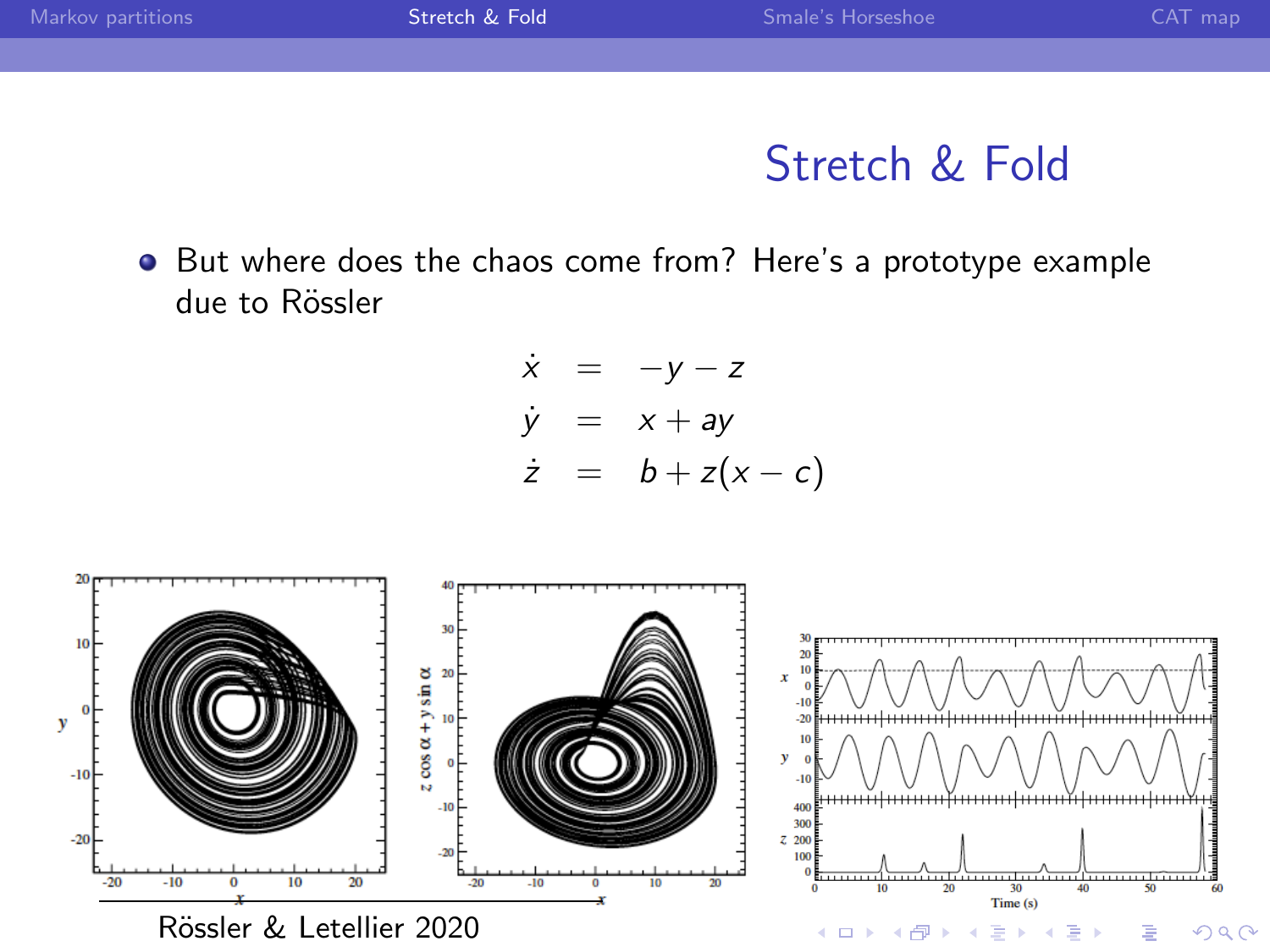# Stretch & Fold

イロト イ御 トイミト イミト ニミー りんぴ

Can understand the dynamics as 'paper flow' or 'cake flow'

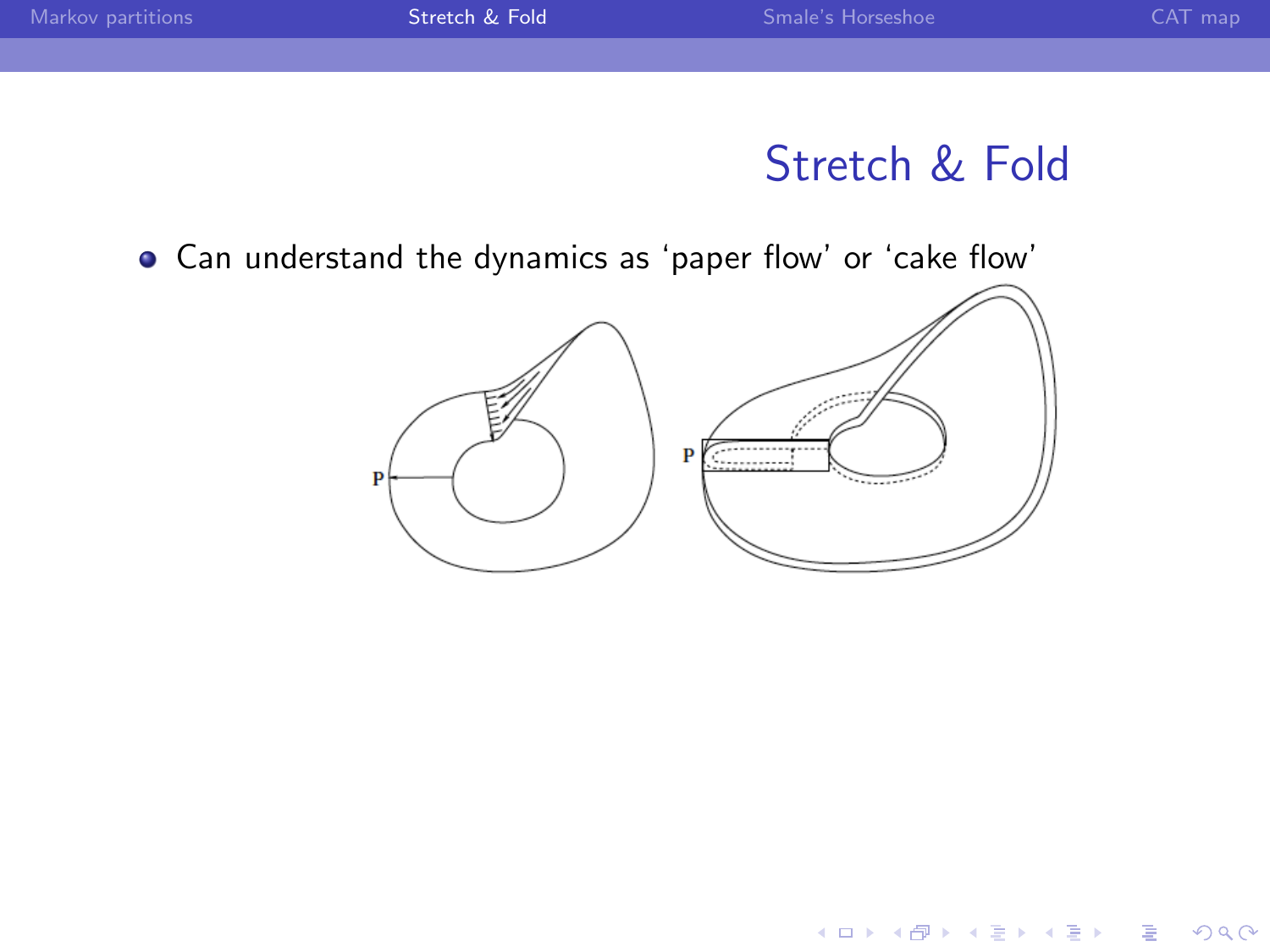# Stretch & Fold

 $299$ 

Can understand the dynamics as 'paper flow' or 'cake flow'



A 2D cross section is rotated, stretched, and folded by the dynamics

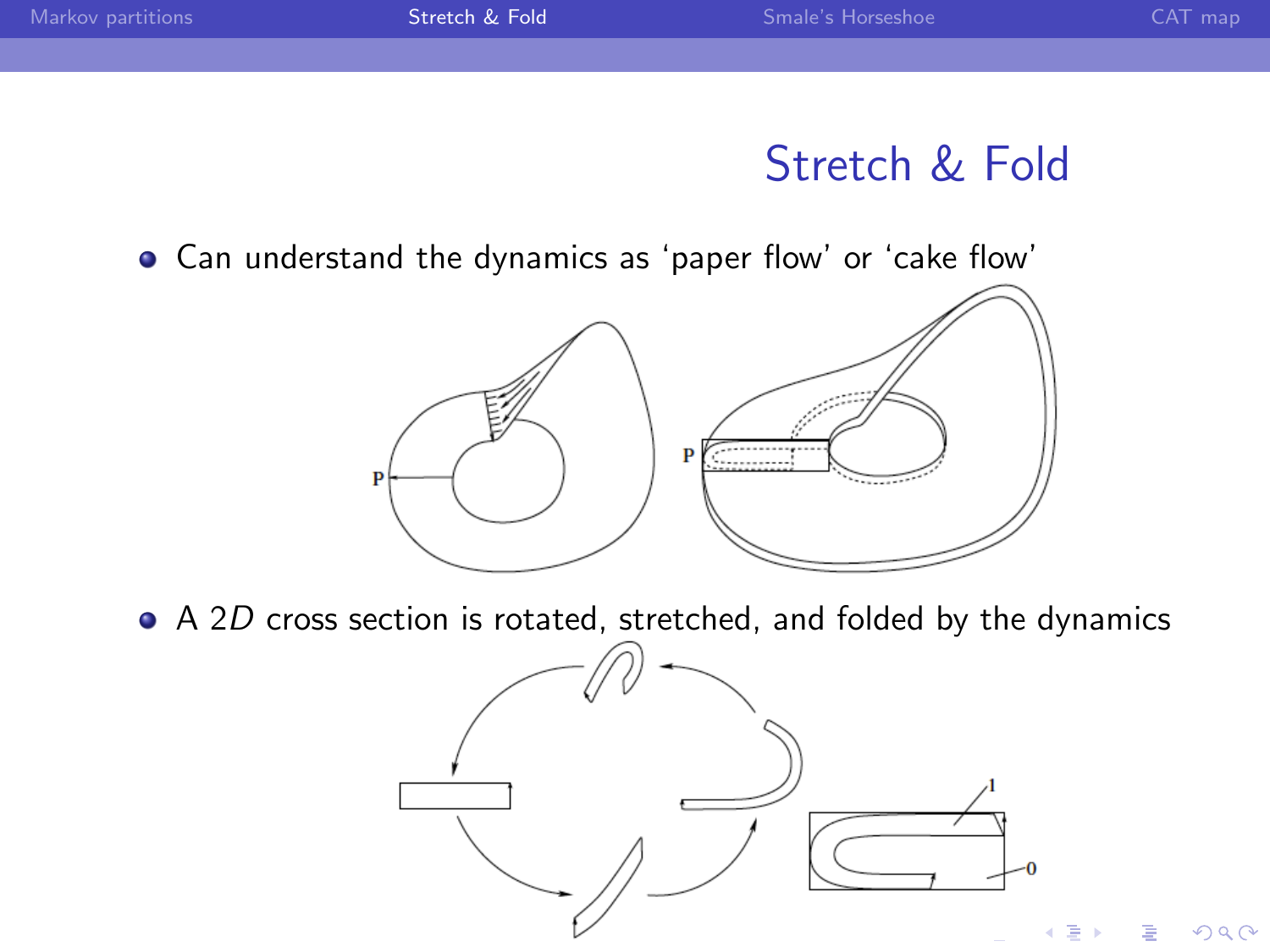| Markov partitions | Stretch & Fold | Smale's Horseshoe | CAT map |
|-------------------|----------------|-------------------|---------|
|                   |                |                   |         |
|                   |                |                   |         |

# Stretch & Fold: return map

- Model a return map  $[x_{n+1}, y_{n+1}] = [f_1(x_n, y_n), f_2(x_n, y_n)]$  such that
	- **1** make  $x_{n+1}$  a folded function of  $x_n$
	- **2** make  $y_{n+1}$  non-inverted w.r.t.  $y_n$  along the ascending part of  $f_1(x_n, y_n)$  and inverted along its descending part

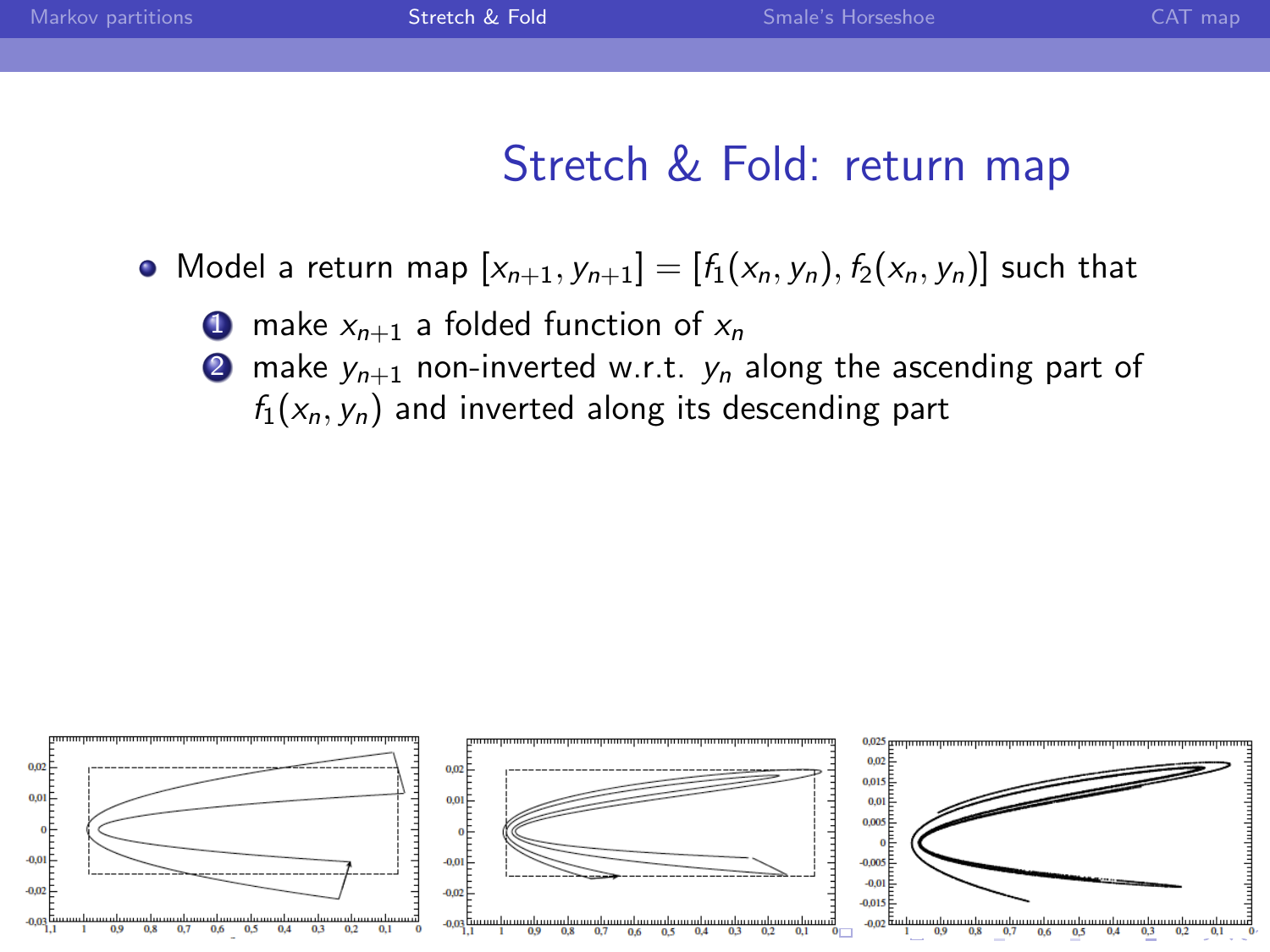| Markov partitions | Stretch & Fold | Smale's Horseshoe | CAT map |
|-------------------|----------------|-------------------|---------|
|                   |                |                   |         |
|                   |                |                   |         |

### Stretch & Fold: return map

• Model a return map  $[x_{n+1}, y_{n+1}] = [f_1(x_n, y_n), f_2(x_n, y_n)]$  such that

**1** make  $x_{n+1}$  a folded function of  $x_n$ **2** make  $y_{n+1}$  non-inverted w.r.t.  $y_n$  along the ascending part of  $f_1(x_n, y_n)$  and inverted along its descending part

• That translates to, for example,

$$
x_{n+1} = \lambda x_n (1 - x_n) - \epsilon y_n
$$
  
\n
$$
y_{n+1} = (\delta y_n - \epsilon) (1 - 2x_n)
$$
 (9)

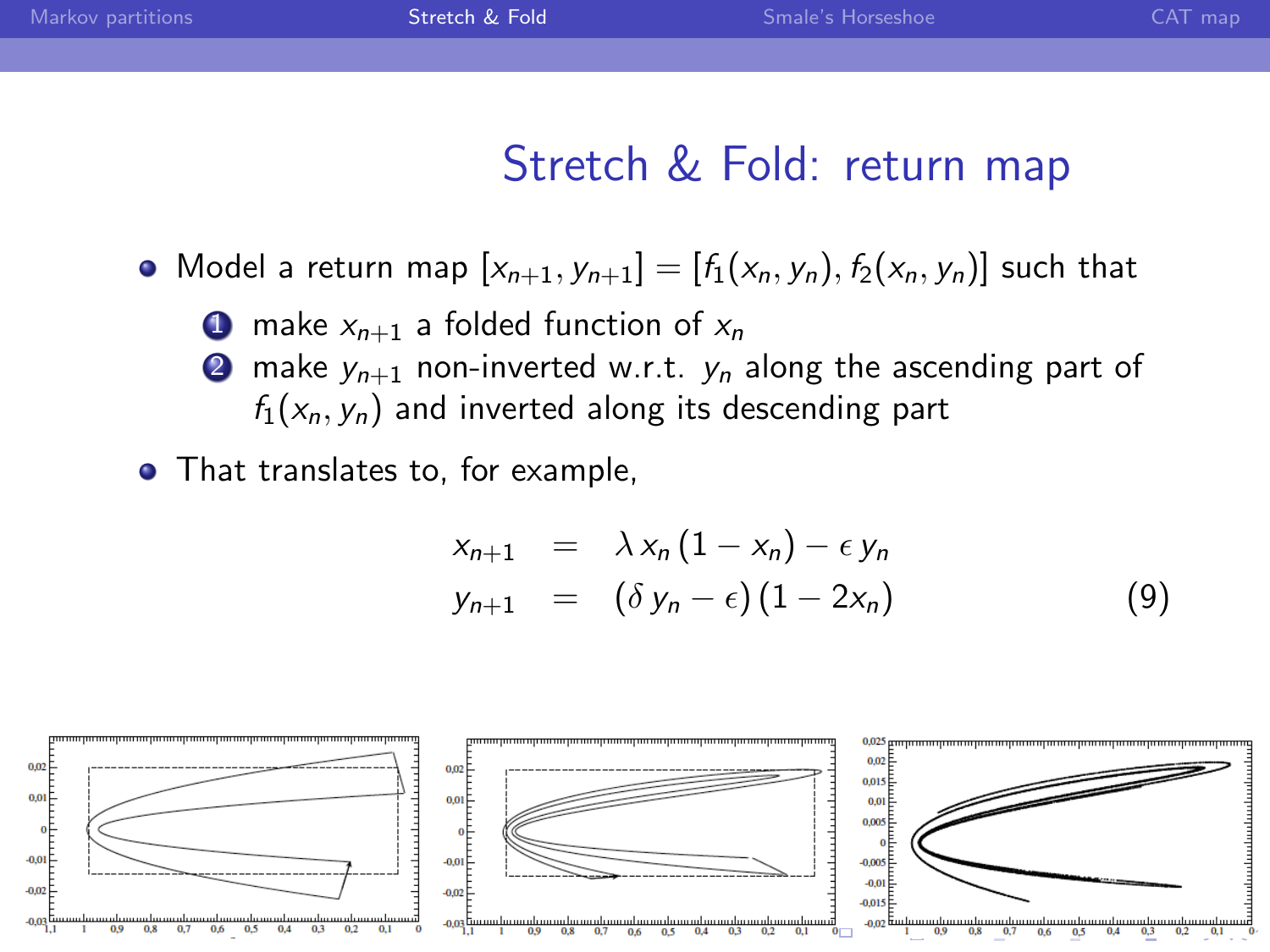| Markov partitions | Stretch & Fold | Smale's Horseshoe | CAT map |
|-------------------|----------------|-------------------|---------|
|                   |                |                   |         |
|                   |                |                   |         |

### Stretch & Fold: return map

• Model a return map  $[x_{n+1}, y_{n+1}] = [f_1(x_n, y_n), f_2(x_n, y_n)]$  such that

**1** make  $x_{n+1}$  a folded function of  $x_n$ **2** make  $y_{n+1}$  non-inverted w.r.t.  $y_n$  along the ascending part of  $f_1(x_n, y_n)$  and inverted along its descending part

• That translates to, for example,

$$
x_{n+1} = \lambda x_n (1 - x_n) - \epsilon y_n
$$
  
\n
$$
y_{n+1} = (\delta y_n - \epsilon) (1 - 2x_n)
$$
 (9)

• example: 
$$
\lambda = 3.9, \delta = 0.4, \epsilon = 0.02
$$

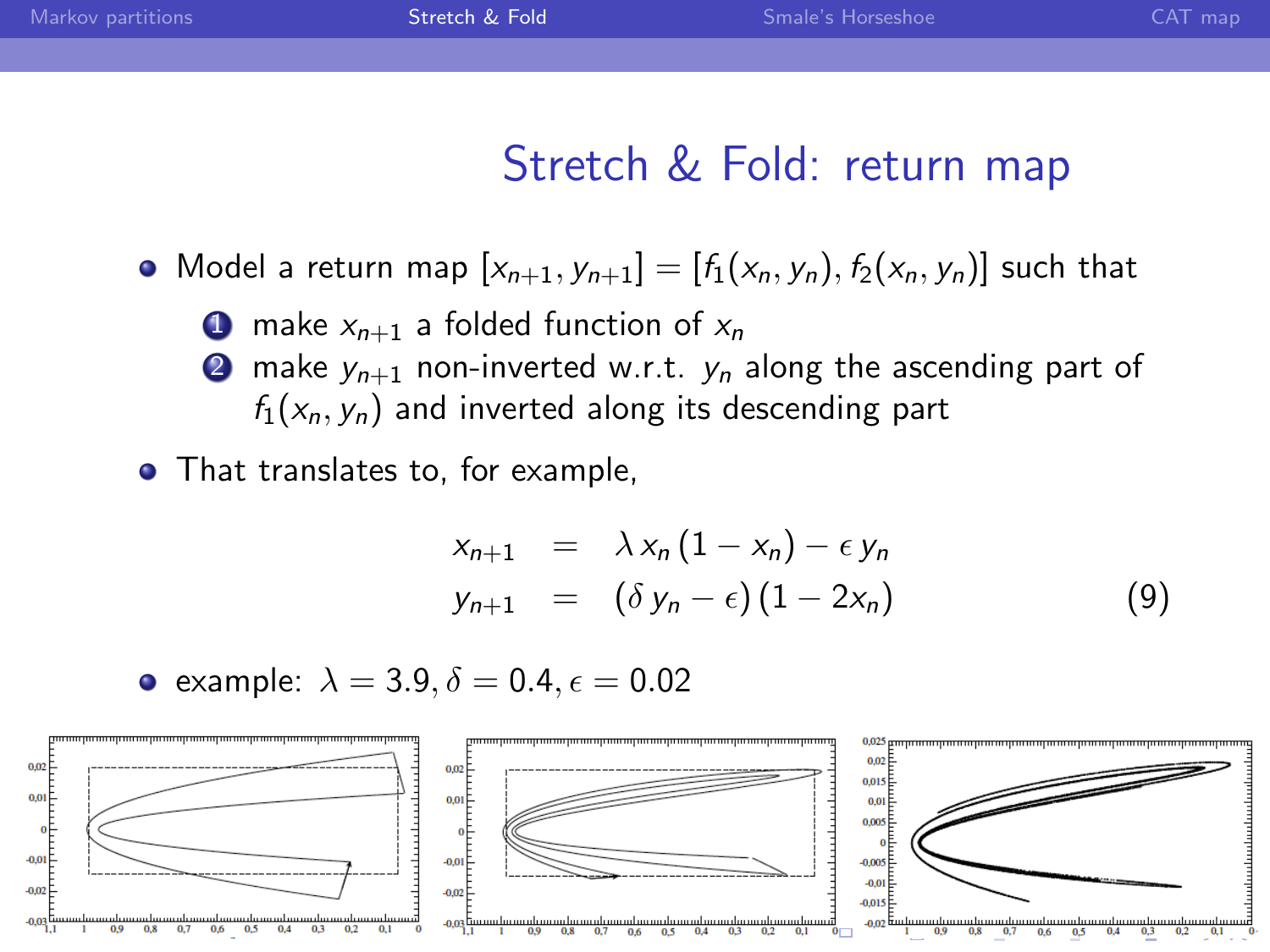| Markov partitions | Stretch & Fold | Smale's Horseshoe | CAT map |
|-------------------|----------------|-------------------|---------|
|                   |                |                   |         |
|                   |                |                   |         |
|                   |                |                   |         |
|                   |                | Special cases     |         |
|                   |                |                   |         |





 $4$  ロ )  $4$   $\overline{r}$  )  $4$   $\overline{z}$  )  $4$   $\overline{z}$  )

 $\equiv$  990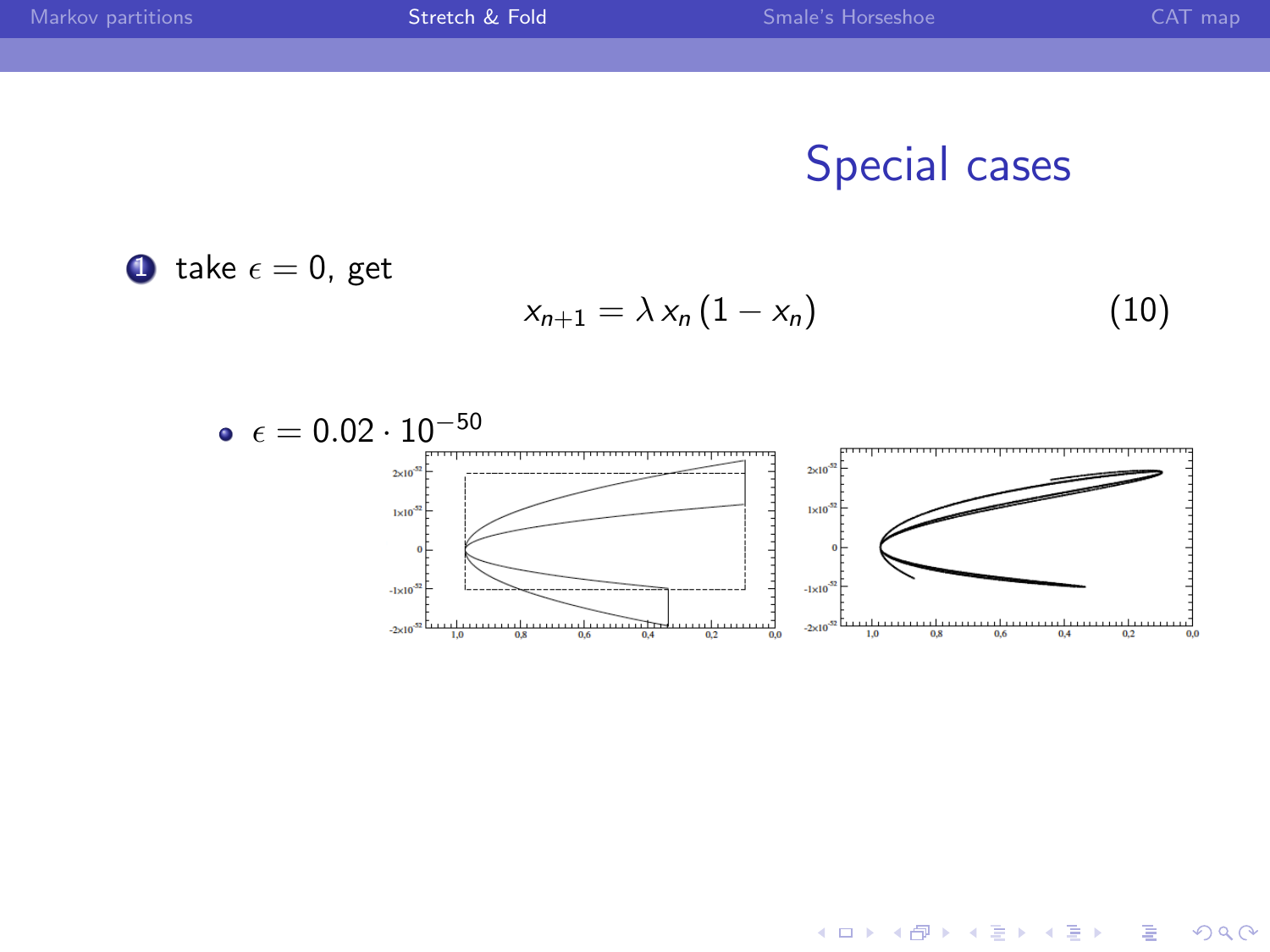| Markov partitions | Stretch & Fold | Smale's Horseshoe    | CAT map |
|-------------------|----------------|----------------------|---------|
|                   |                |                      |         |
|                   |                |                      |         |
|                   |                |                      |         |
|                   |                | <b>Special cases</b> |         |
|                   |                |                      |         |

**①** take 
$$
\epsilon = 0
$$
, get  

$$
x_{n+1} = \lambda x_n (1 - x_n)
$$
(10)



2  $\delta = 0$ :

$$
x_{n+1} = \lambda x_n (1 - x_n) - y_n
$$
  
\n
$$
y_{n+1} = -\epsilon (1 - 2x_n)
$$
\n(11)

K ロ ▶ K @ ▶ K 할 ▶ K 할 ▶ | 할 | © 9 Q @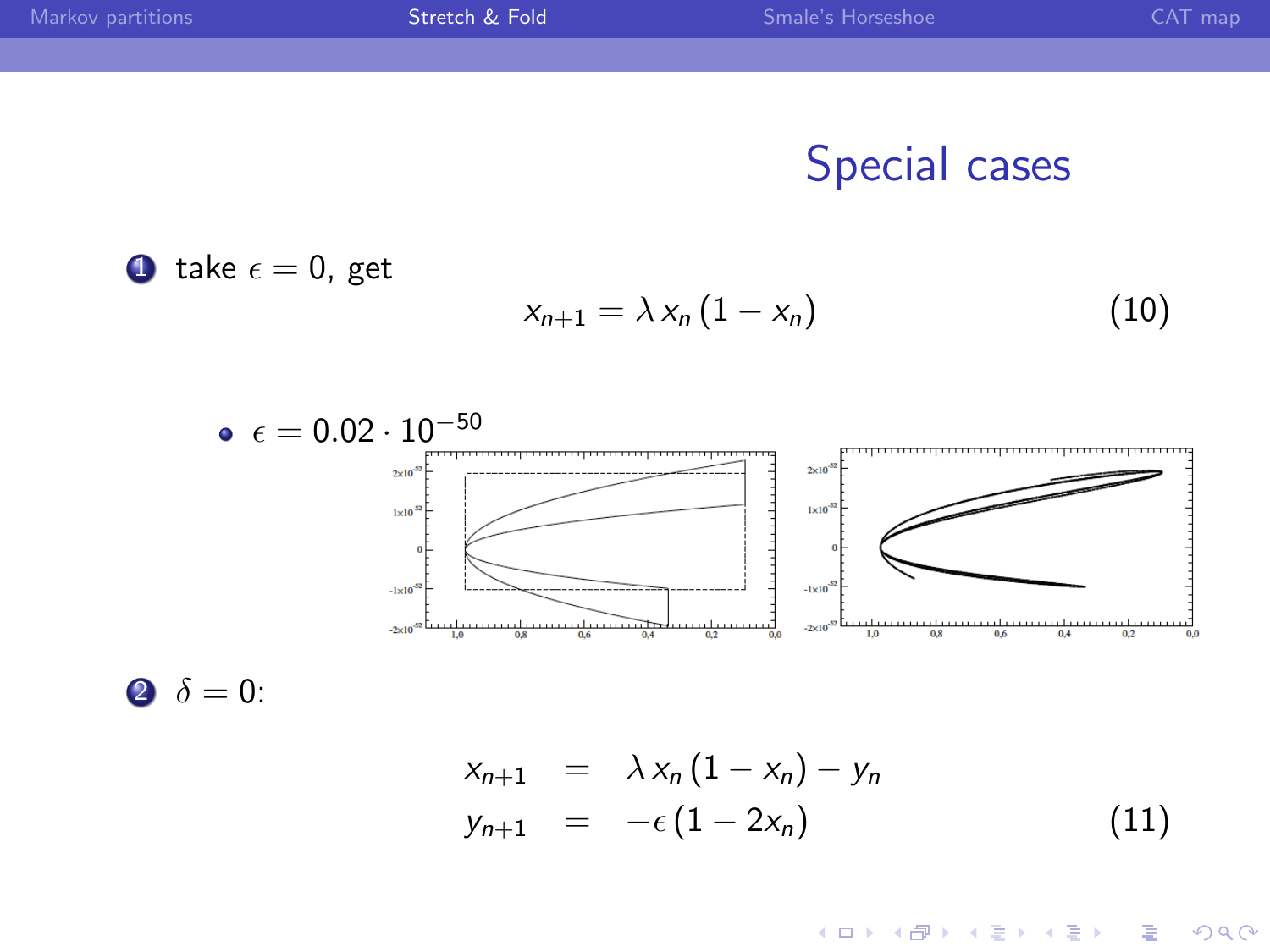### The Cremona transformation

• still for  $\delta = 0$ , rescale the variables (for some k) as

$$
x' = \frac{1}{k} \left( x - \frac{1}{2} \right)
$$
  
\n
$$
y' = -\frac{1}{k} y
$$
 (12)

K ロ ▶ K @ ▶ K 할 ▶ K 할 ▶ | 할 | ⊙Q @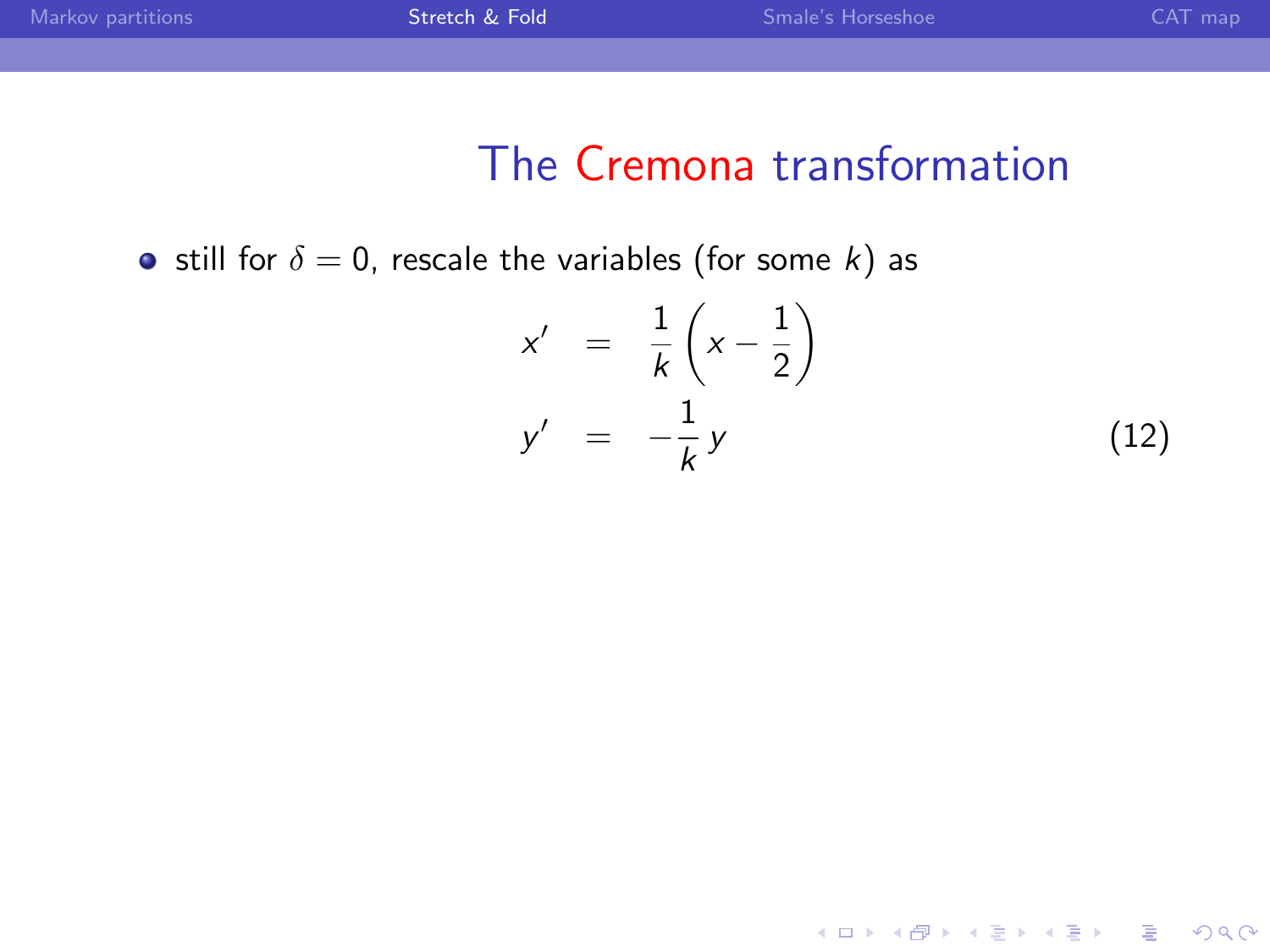### The Cremona transformation

• still for  $\delta = 0$ , rescale the variables (for some k) as

$$
x' = \frac{1}{k} \left( x - \frac{1}{2} \right)
$$
  
\n
$$
y' = -\frac{1}{k} y
$$
 (12)

• and the map takes the form

$$
x'_{n+1} = \frac{\lambda - 2}{4k} - k x'^2_n + \epsilon y'_n
$$
  
\n
$$
y'_{n+1} = -2\epsilon x'_n
$$
\n(13)

K ロ ▶ K @ ▶ K 할 ▶ K 할 ▶ | 할 | © 9 Q @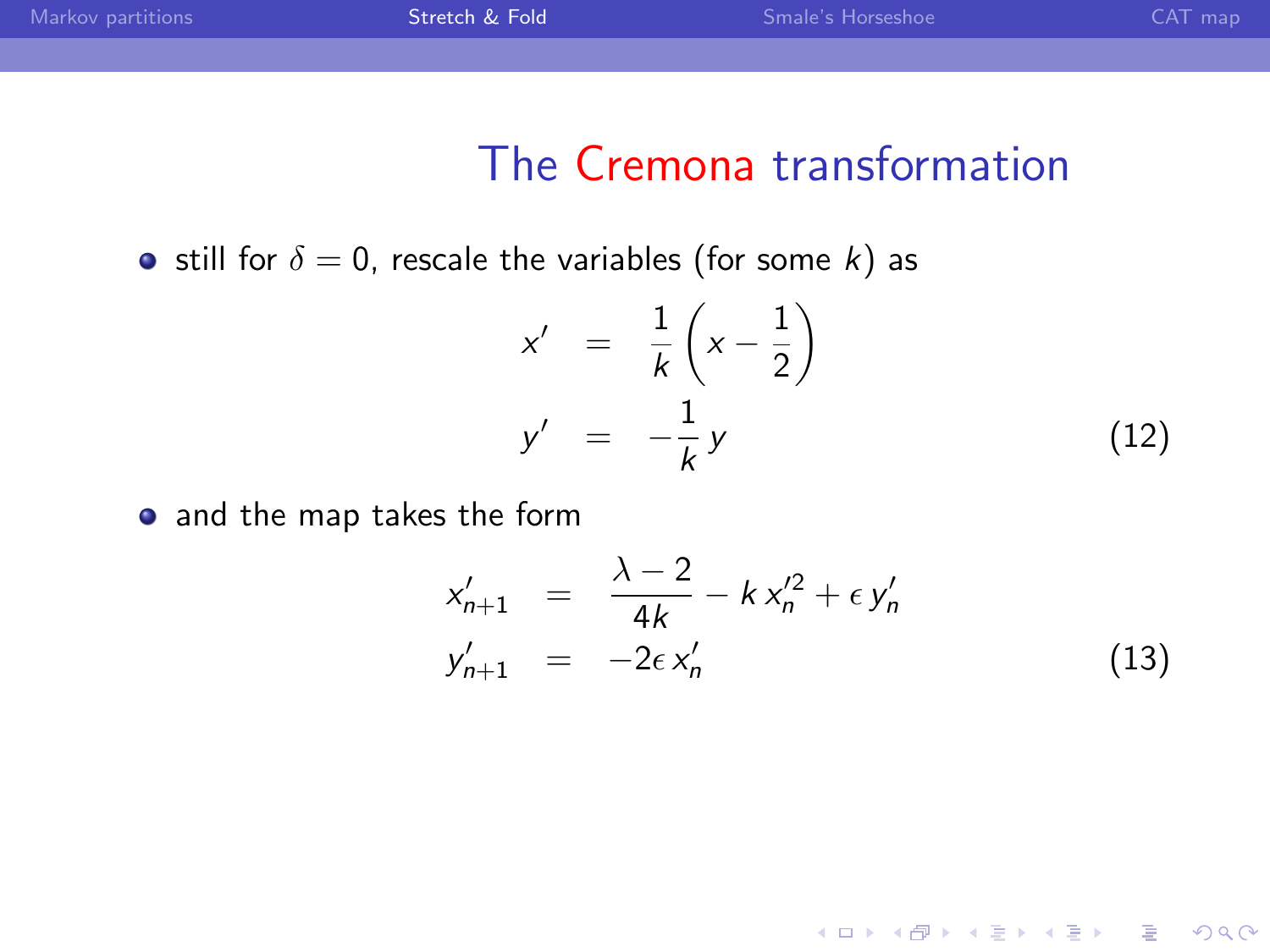### The Cremona transformation

• still for  $\delta = 0$ , rescale the variables (for some k) as

$$
x' = \frac{1}{k} \left( x - \frac{1}{2} \right)
$$
  
\n
$$
y' = -\frac{1}{k} y
$$
 (12)

• and the map takes the form

$$
x'_{n+1} = \frac{\lambda - 2}{4k} - k x'^2_n + \epsilon y'_n
$$
  
\n
$$
y'_{n+1} = -2\epsilon x'_n
$$
\n(13)

 $\bullet$  We may then *choose k* so as to write the previous as the Hénon map

$$
x'_{n+1} = 1 - \alpha x'^2_n + y'_n
$$
  
\n
$$
y'_{n+1} = \beta x'_n
$$
 (14)

K ロ ▶ K @ ▶ K 할 > K 할 > 1 할 > 1 이익어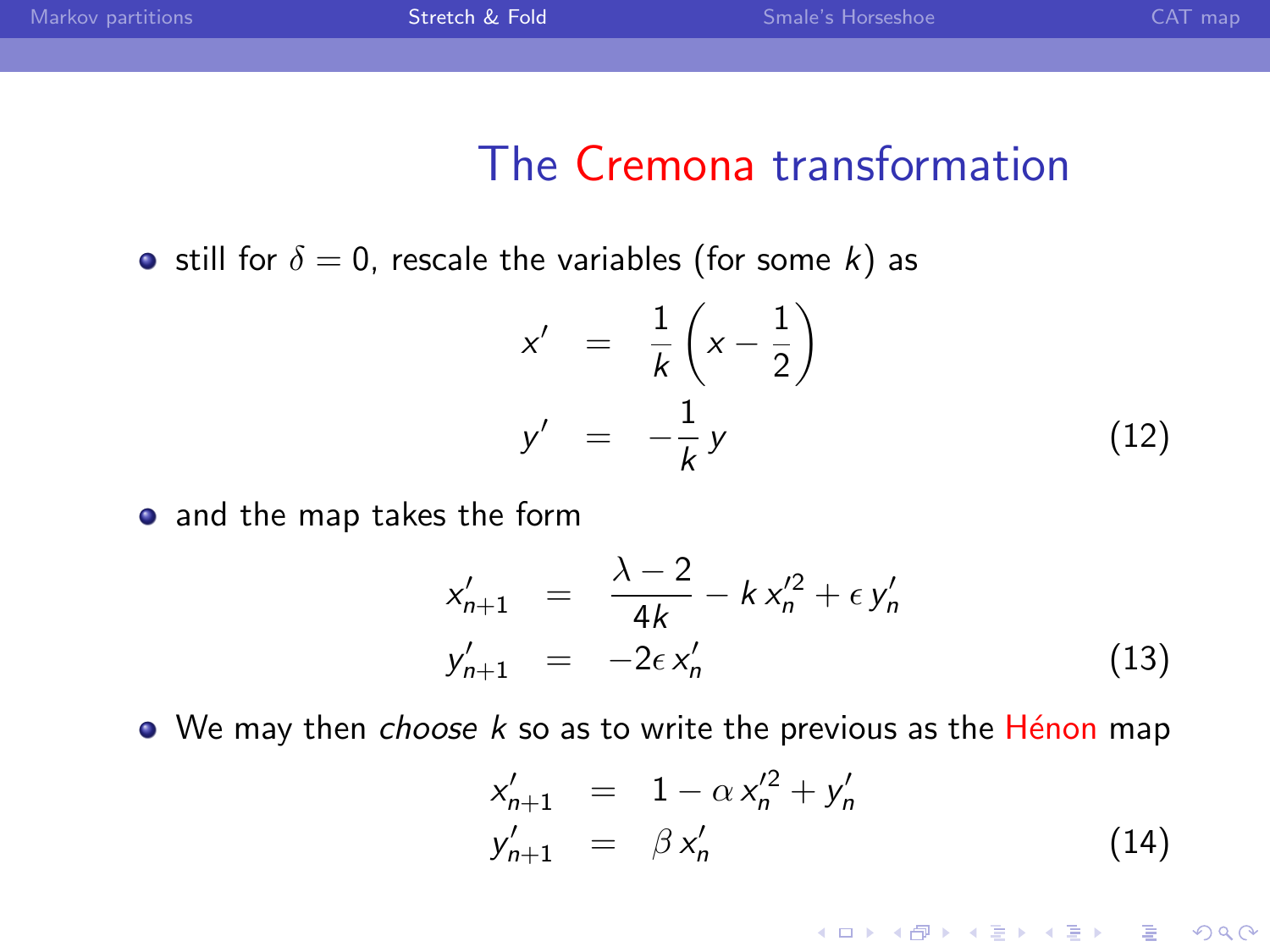# The Hamiltonian Hénon map

<span id="page-29-0"></span>• for  $\alpha = 6$ ,  $\beta = -1$ , determine the non-wandering set:

$$
\Omega = \left\{ x | x \in \lim_{m,n \to \infty} f^m(\mathcal{M}) \cap f^{-n}(\mathcal{M}) \right\}
$$
 (15)

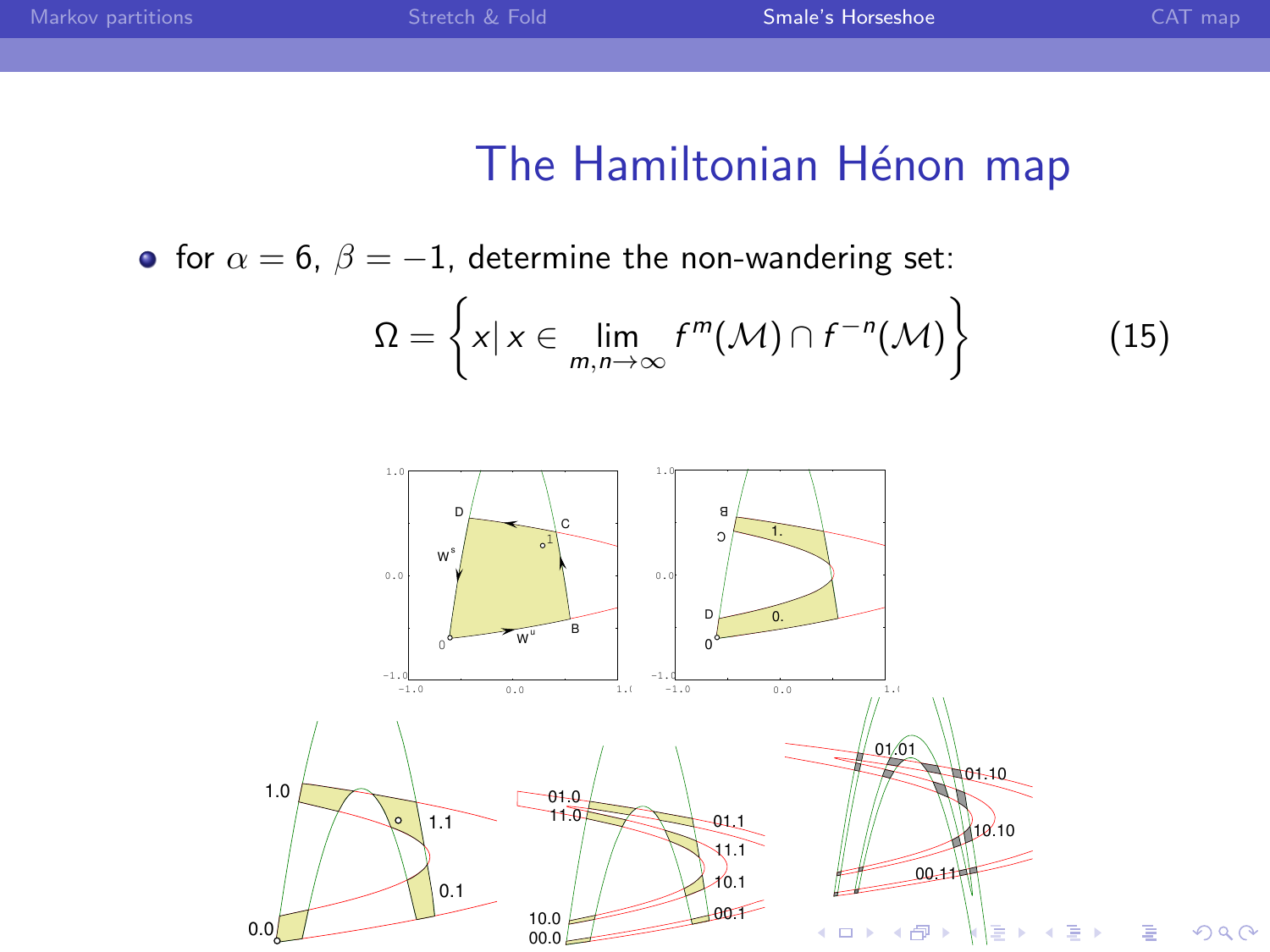# The Hamiltonian Hénon map

• for  $\alpha = 6$ ,  $\beta = -1$ , determine the non-wandering set:

$$
\Omega = \left\{ x | x \in \lim_{m,n \to \infty} f^m(\mathcal{M}) \cap f^{-n}(\mathcal{M}) \right\}
$$
 (15)

• can draw successive  $\Omega_{m,n}$ , intersections of horseshoes

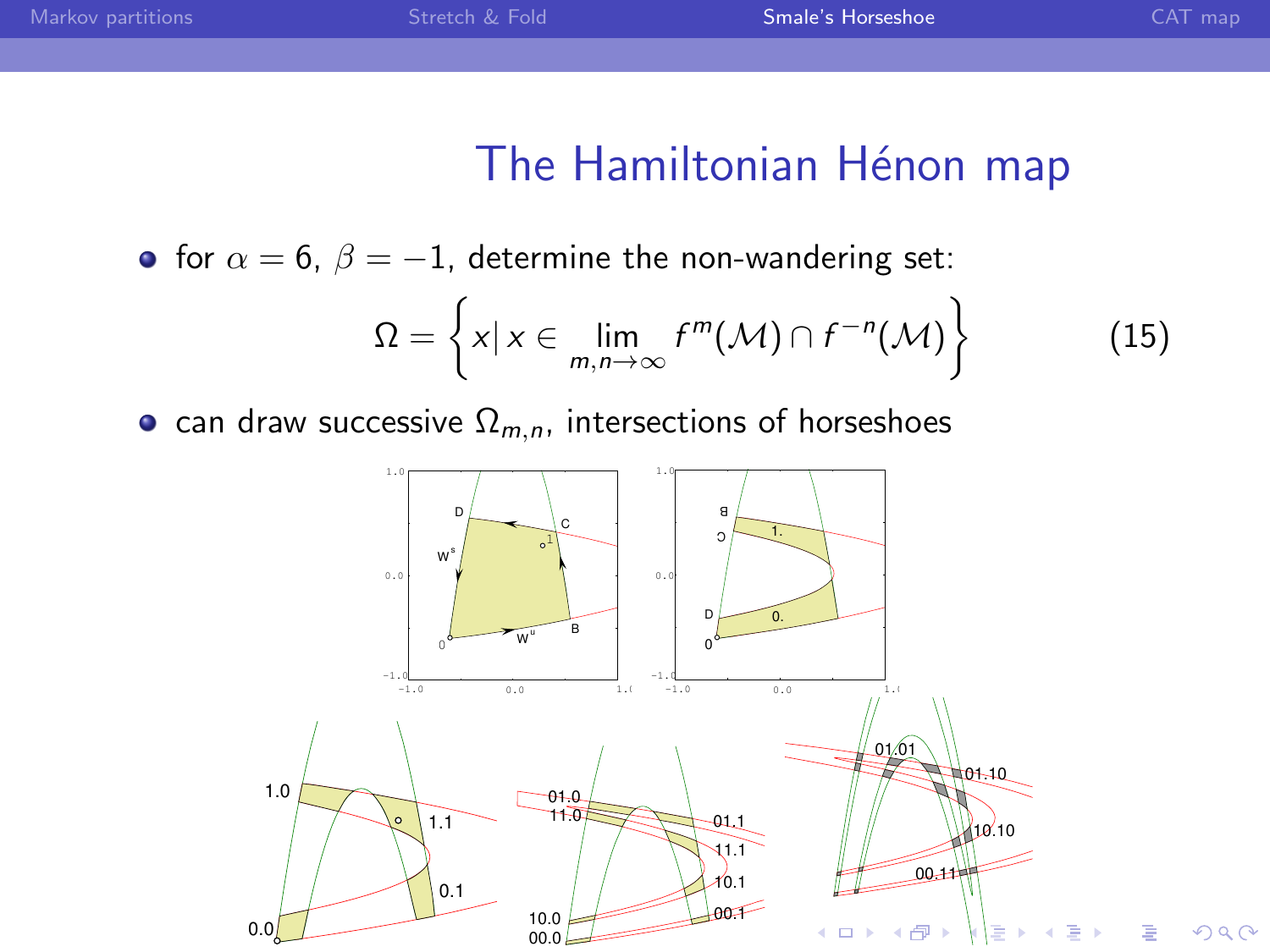| Smale's Horseshoe<br>Stretch & Fold<br>Markov partitions | CAT map |
|----------------------------------------------------------|---------|
|                                                          |         |
|                                                          |         |

K ロ ▶ K @ ▶ K 할 > K 할 > 1 할 > 1 이익어

Topologically, the dynamics produces a sequence of horseshoes

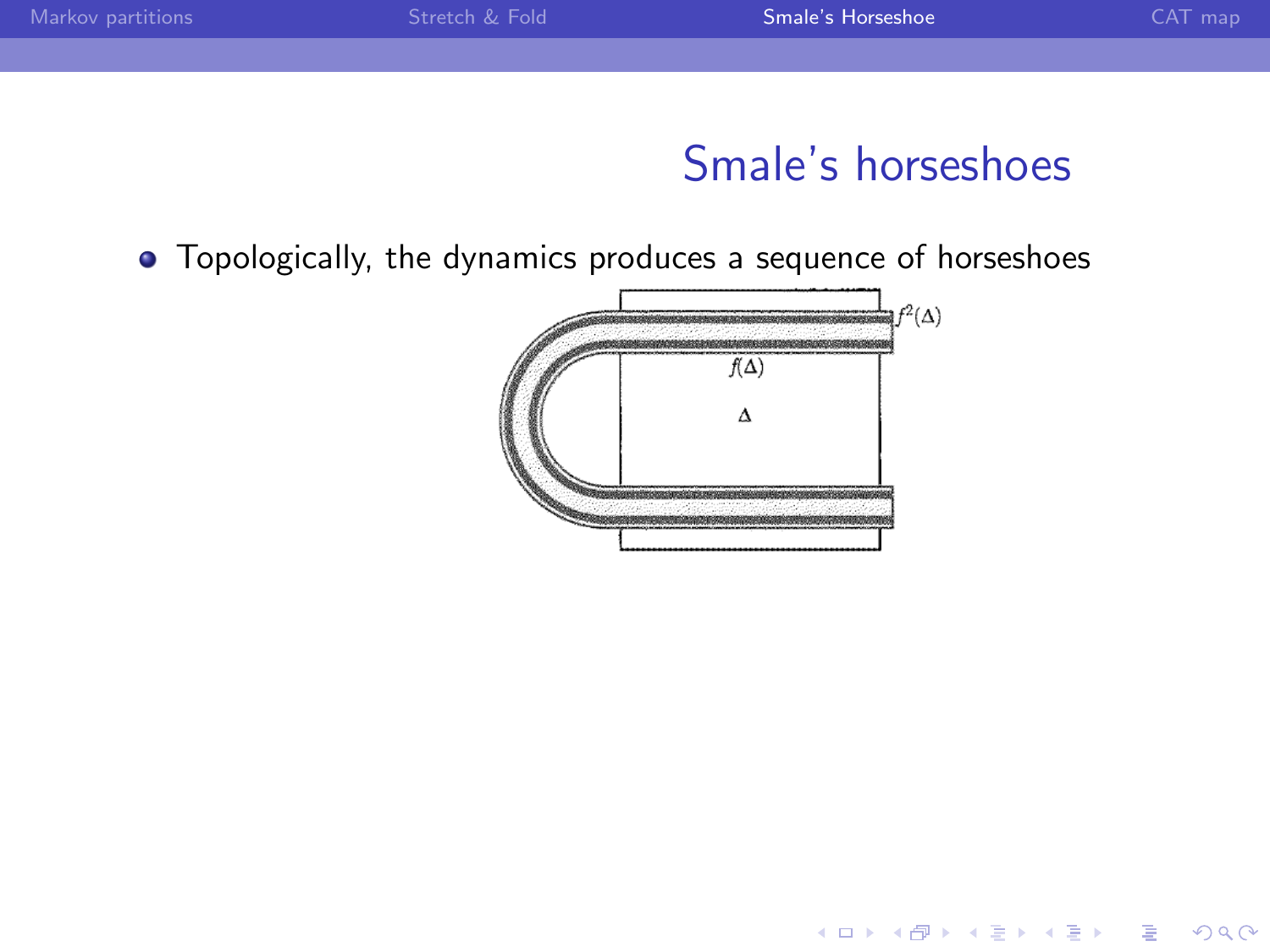| Stretch & Fold<br>Markov partitions |        | CAT map |
|-------------------------------------|--------|---------|
|                                     |        |         |
|                                     |        |         |
|                                     | .<br>- |         |

K ロ ▶ K @ ▶ K 할 > K 할 > 1 할 > 1 이익어

Topologically, the dynamics produces a sequence of horseshoes



In the figure:  $\bigcap_{i=0}^n f^i(\Delta)$  is 2<sup>n</sup> disjoint horizontal rectangles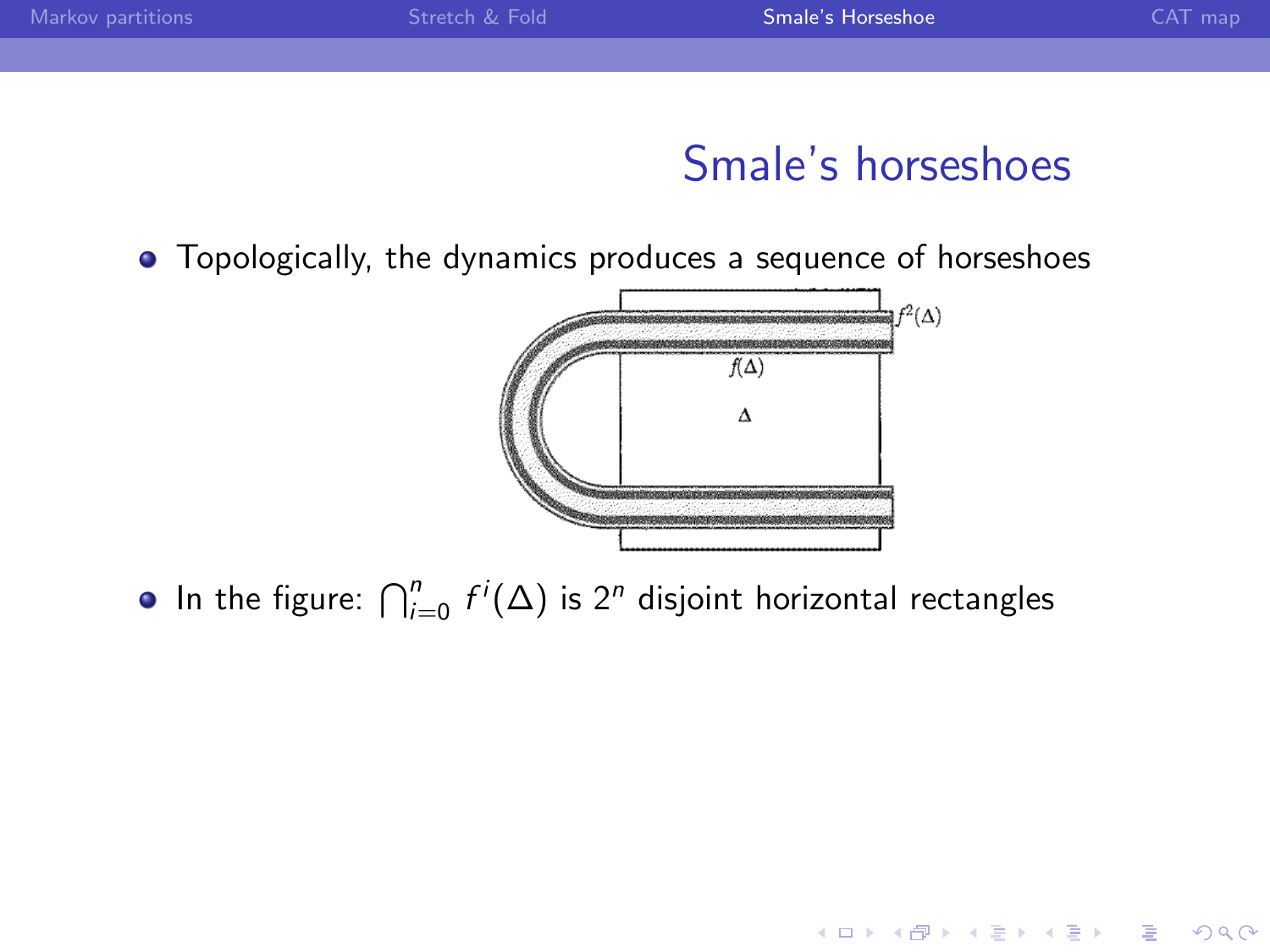• Topologically, the dynamics produces a sequence of horseshoes



- In the figure:  $\bigcap_{i=0}^n f^i(\Delta)$  is 2<sup>n</sup> disjoint horizontal rectangles
- Likewise for the vertical  $\bigcap_{i=0}^n f^{-i}(\Delta)$ , so that  $\Omega = \bigcap_{i=-\infty}^\infty f^i(\Delta)$  is a Cantor set, and  $h$  is a homeomorphism:

$$
h: S \longrightarrow \Omega, \quad h(\{s\}) = \bigcap_{n \in \mathbb{Z}} f^n(\Delta_{s_n}) \tag{16}
$$

**KORK ERKER ADE YOUR**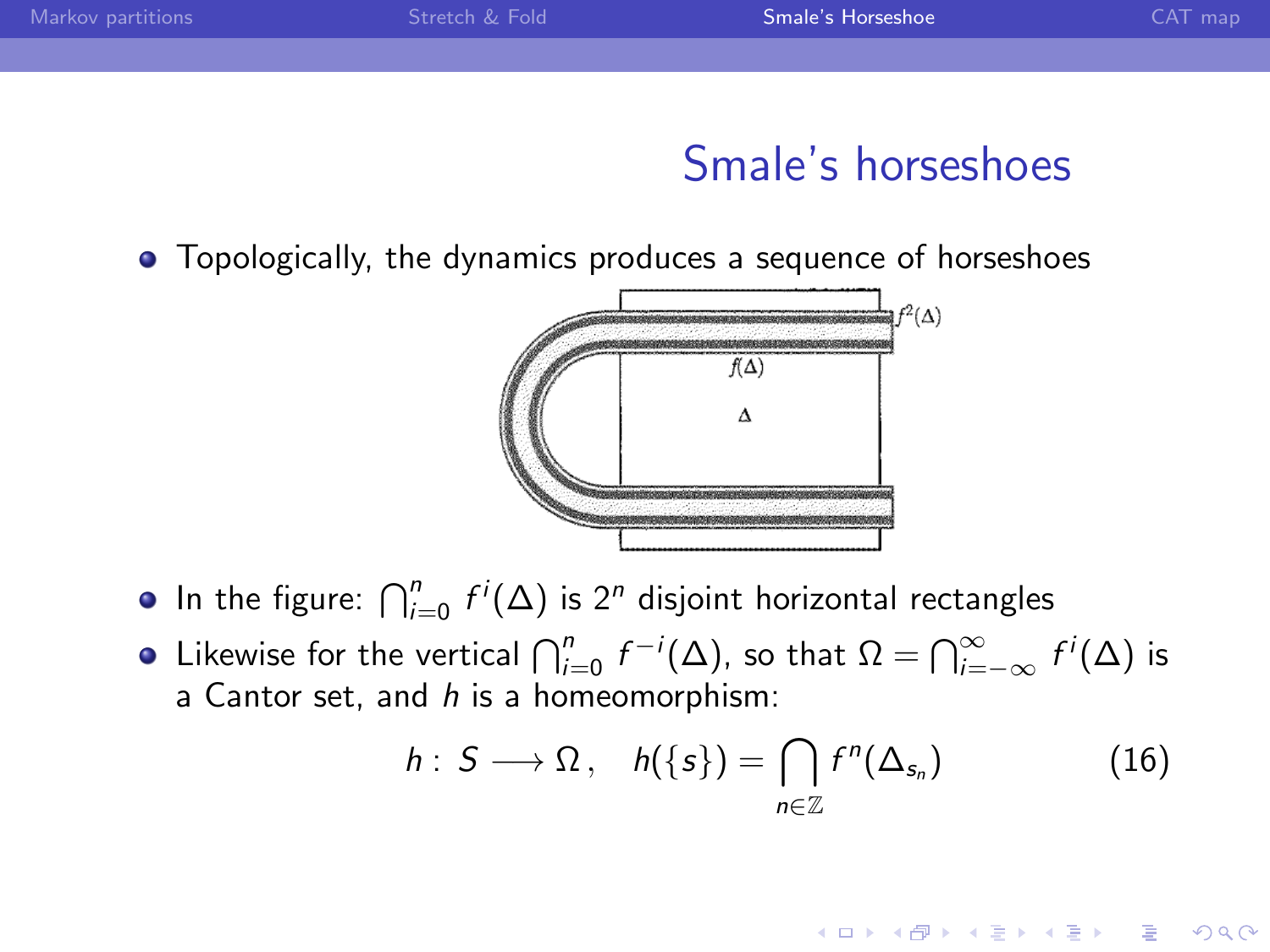• Topologically, the dynamics produces a sequence of horseshoes



- In the figure:  $\bigcap_{i=0}^n f^i(\Delta)$  is 2<sup>n</sup> disjoint horizontal rectangles
- Likewise for the vertical  $\bigcap_{i=0}^n f^{-i}(\Delta)$ , so that  $\Omega = \bigcap_{i=-\infty}^\infty f^i(\Delta)$  is a Cantor set, and  $h$  is a homeomorphism:

$$
h: S \longrightarrow \Omega, \quad h(\{s\}) = \bigcap_{n \in \mathbb{Z}} f^n(\Delta_{s_n}) \tag{16}
$$

• *Corollary*: periodic points of f are dense in  $\Omega$ , and  $f_{1Q}$  is topologically mixing**KORK ERKER ADE YOUR**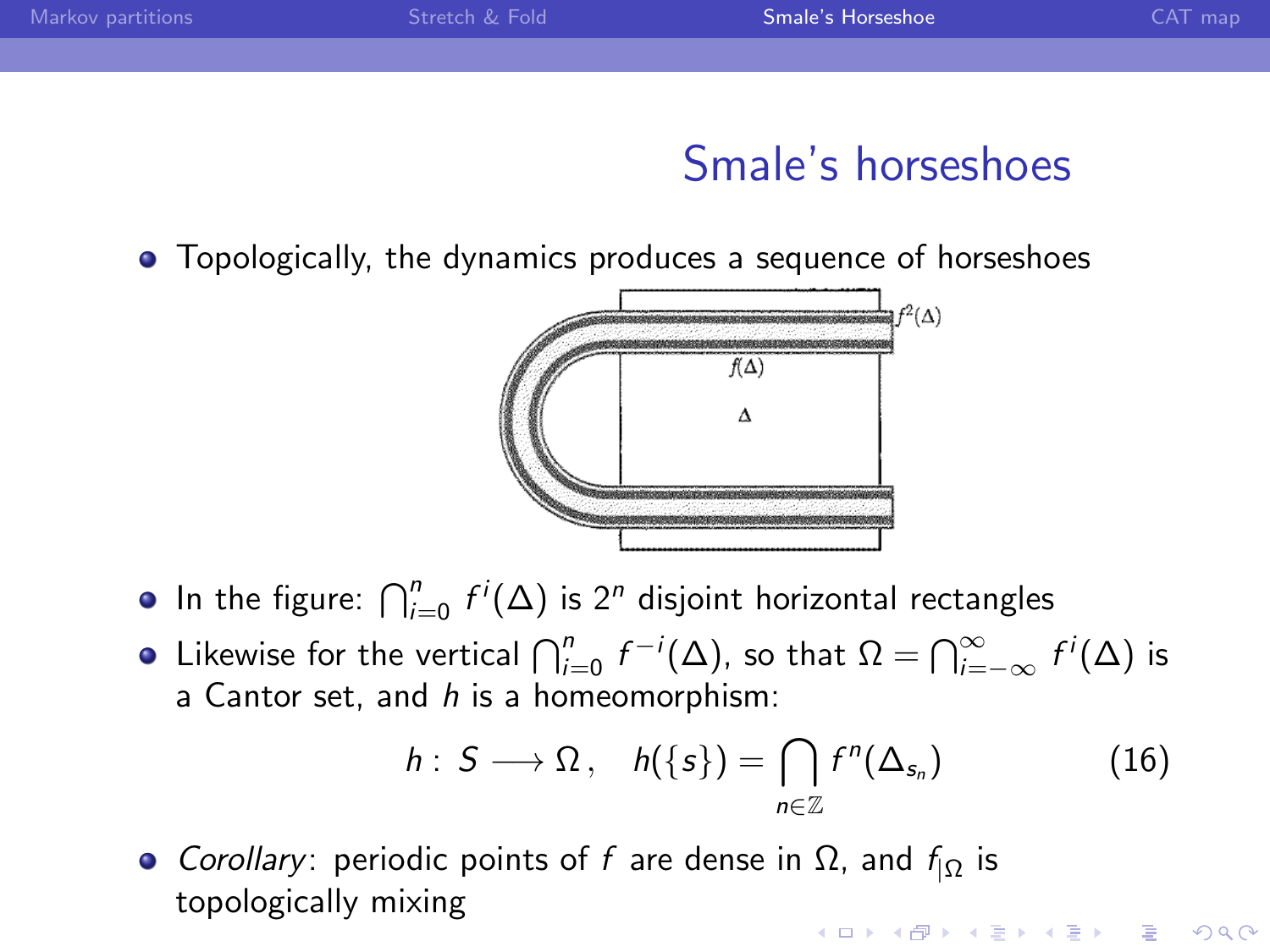| Markov partitions | Stretch & Fold | Smale's Horseshoe | CAT map |
|-------------------|----------------|-------------------|---------|
|                   |                |                   |         |

# The baker's transformation

**•** Definition

$$
x_{n+1} = 2x_n - \theta \left( x_n - \frac{1}{2} \right)
$$
  

$$
y_{n+1} = \frac{1}{2} y_n + \frac{1}{2} \theta \left( x_n - \frac{1}{2} \right)
$$
 (17)



K ロ ▶ K @ ▶ K 할 ▶ K 할 ▶ | 할 | © 9 Q @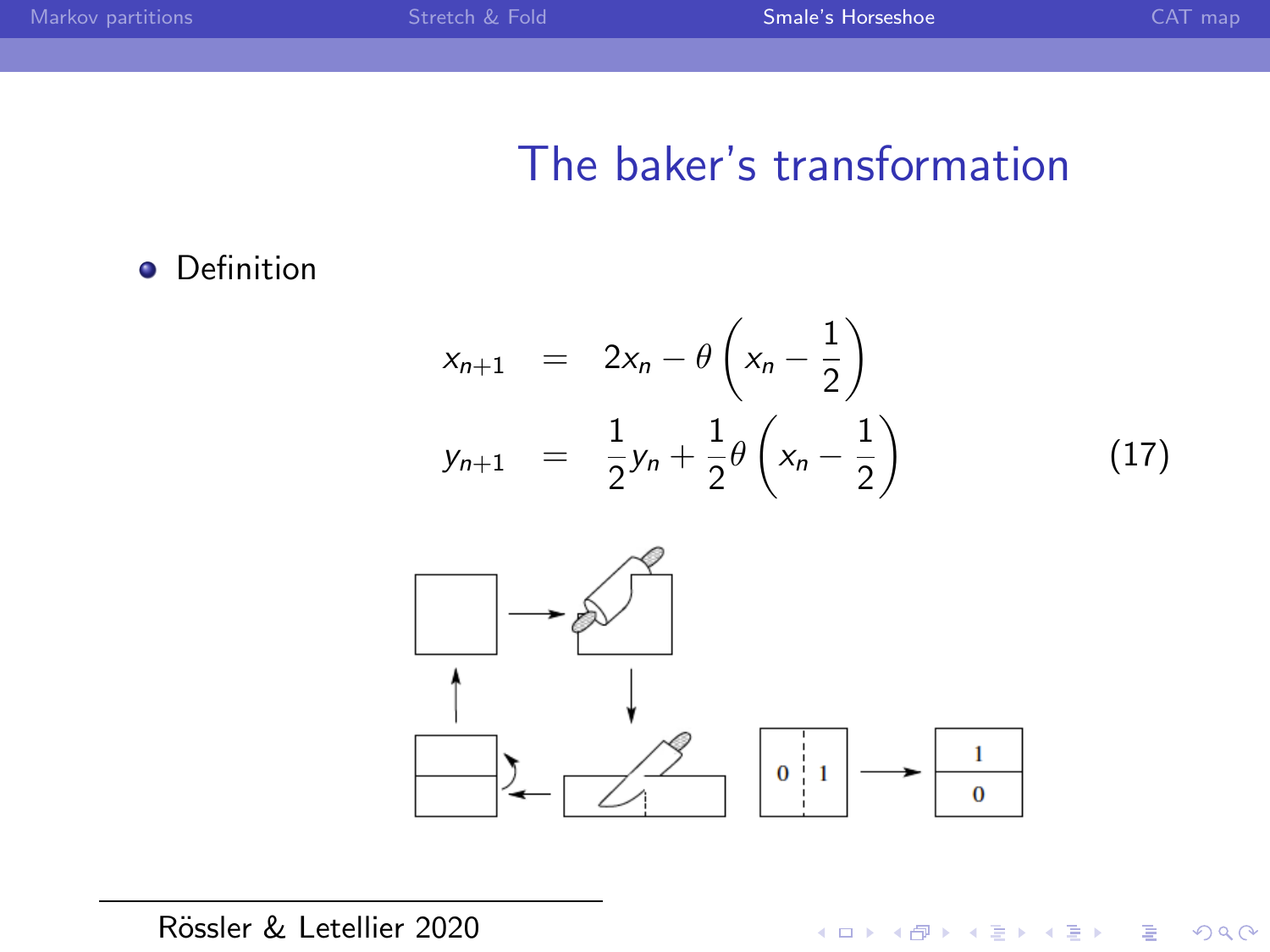| Markov partitions | Stretch & Fold | Smale's Horseshoe | CAT map |
|-------------------|----------------|-------------------|---------|
|                   |                |                   |         |

#### The baker's transformation

 $\bullet$  inverse transformation: swap x and y



 $2Q$ 

Rössler & Letellier 2020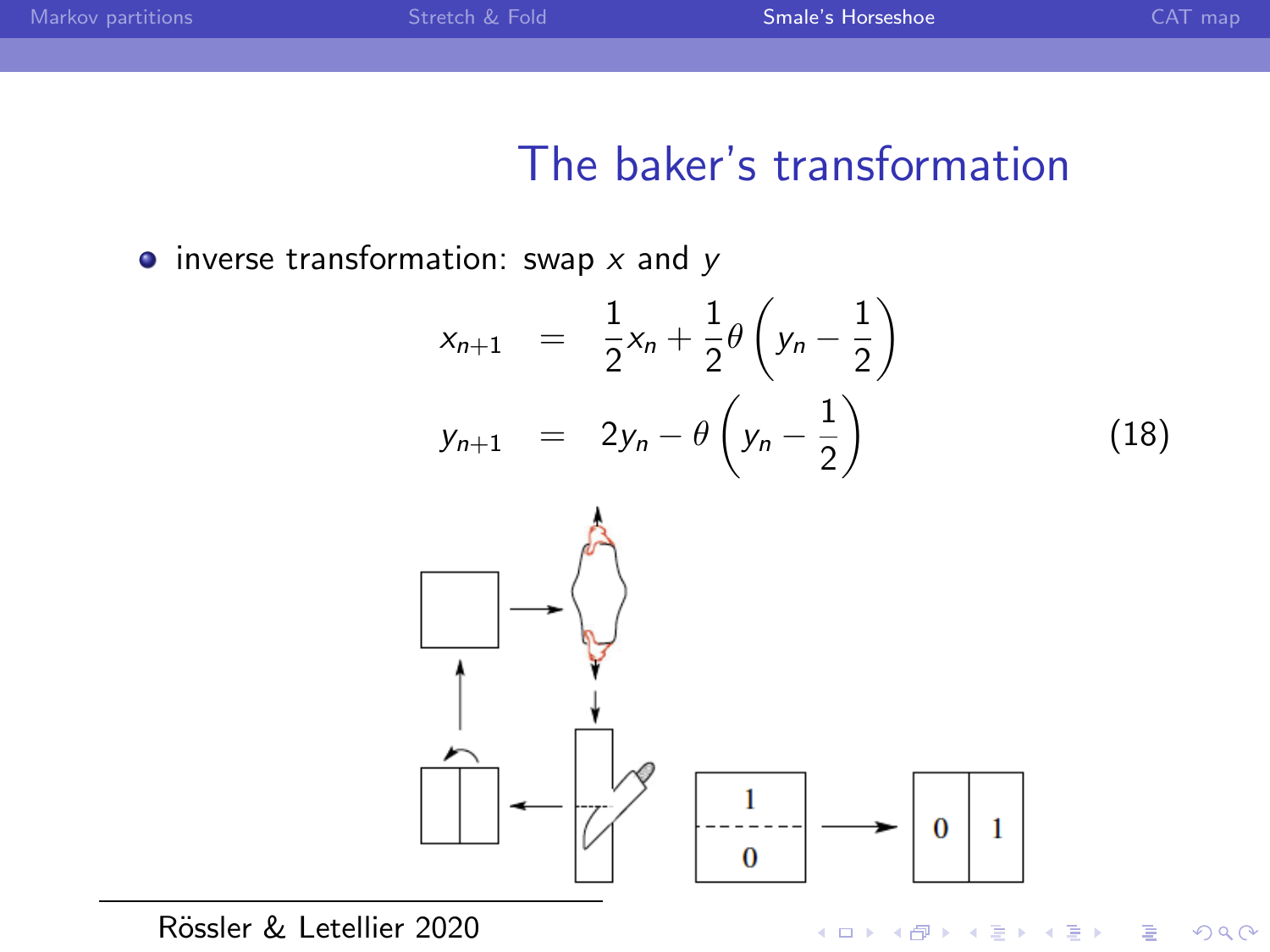| Markov partitions | Stretch & Fold | Smale's Horseshoe | CAT map |
|-------------------|----------------|-------------------|---------|
|                   |                |                   |         |
|                   |                |                   |         |

# Kneading Danish pastry

K ロ ▶ K @ ▶ K 할 > K 할 > 1 할 > 1 이익어

Rolling out, cutting, and stacking up, there are  $2<sup>n</sup>$  stripes



Rössler & Letellier, ChaosBook.org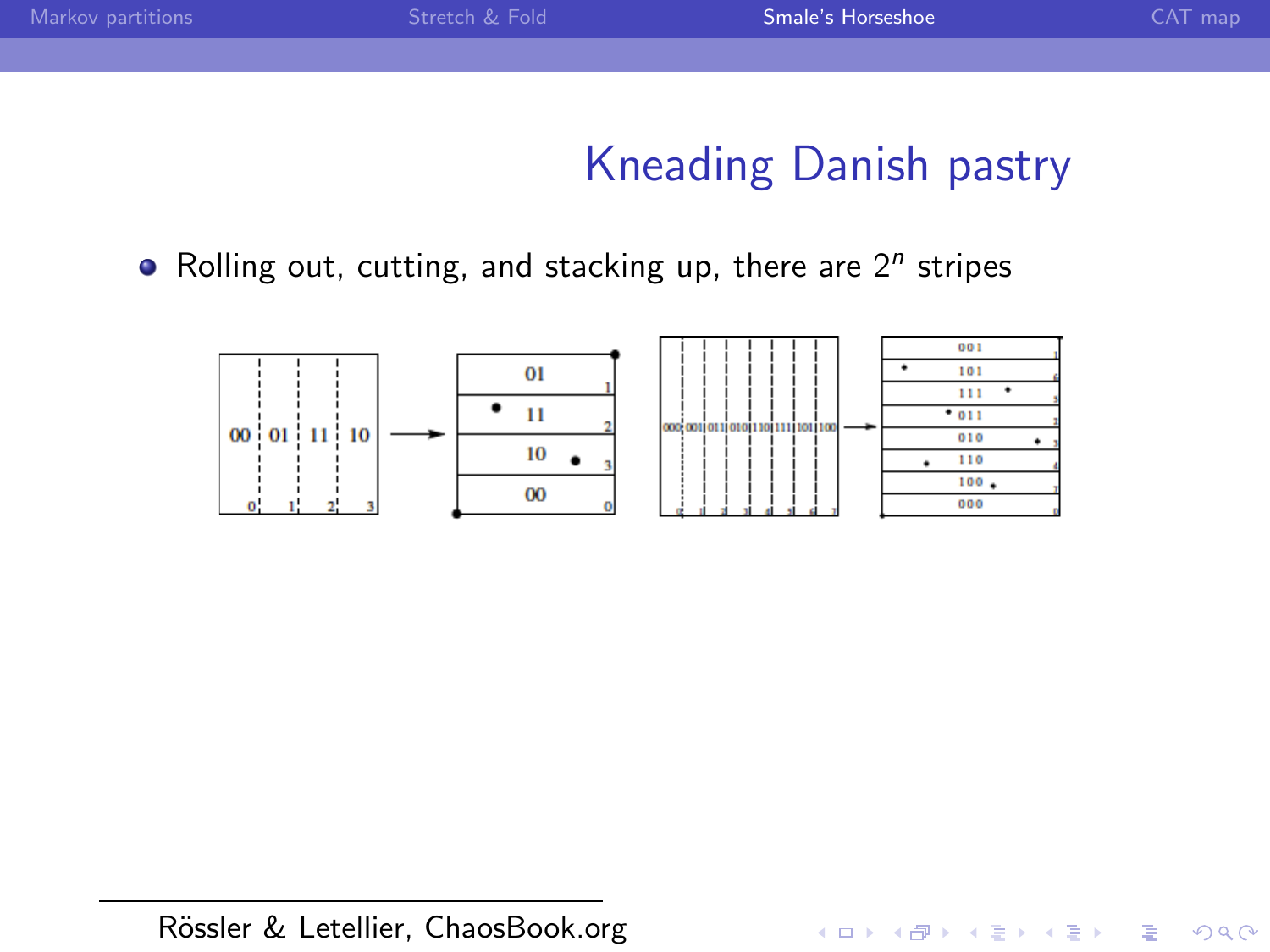# Kneading Danish pastry

 $\frac{9}{100}$ 

 $\equiv$   $\rightarrow$ Þ

イロト イ押ト イヨト イ

 $299$ 

Rolling out, cutting, and stacking up, there are  $2<sup>n</sup>$  stripes



• go back and forth in time, build symbol square of rectangles  $[s_{-m+1} \cdots s_0 s_1 s_2 \cdots s_n]$ , each of size  $2^{-m} \times 2^{-n}$  $001$ 01.  $\overline{0}$ <sup>1</sup>  $101$  $\overline{1}$ .  $\sqrt{1}^{\circ}$  $\overline{11}$ 11. ₩ 011  $\bullet$ 10. 010  $\sigma$  $\overline{0}$ . 110 110 ÷.  $00.1$  $\overline{0}$ 100  $\sigma$  $000.$  $.01$   $.11$   $.10$  $0<sup>0</sup>$ 

Rössler & Letellier, ChaosBook.org

 $\mathbf{1}$ 

 $\overline{0}$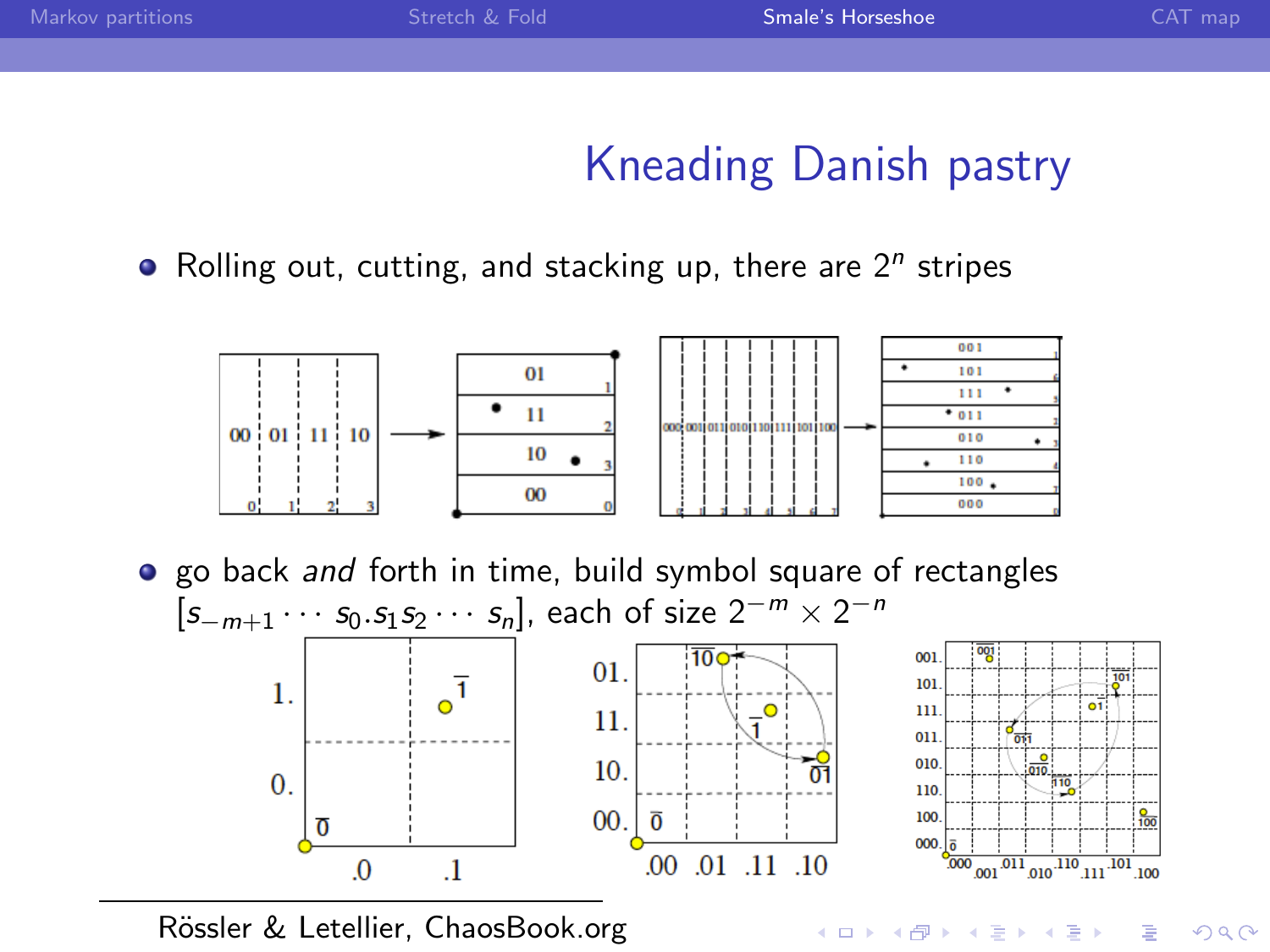

# Pruning

K ロ ▶ K @ ▶ K 할 > K 할 > 1 할 > 1 이익어

 $\bullet$  the Kneading operation comes from intersections between manifolds

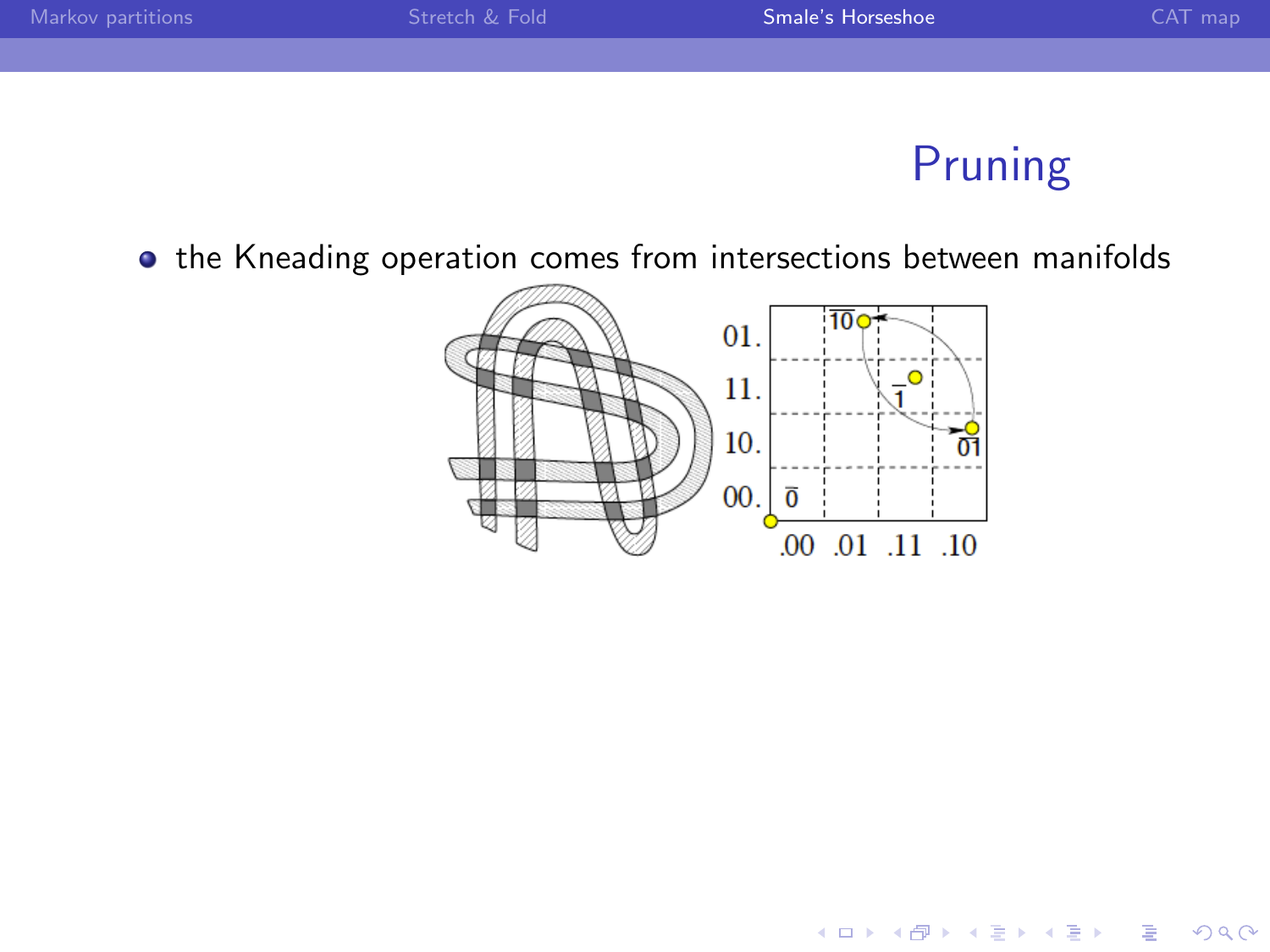

# Pruning

 $\equiv$  940

 $\bullet$  the Kneading operation comes from intersections between manifolds



• but some intersections may miss out

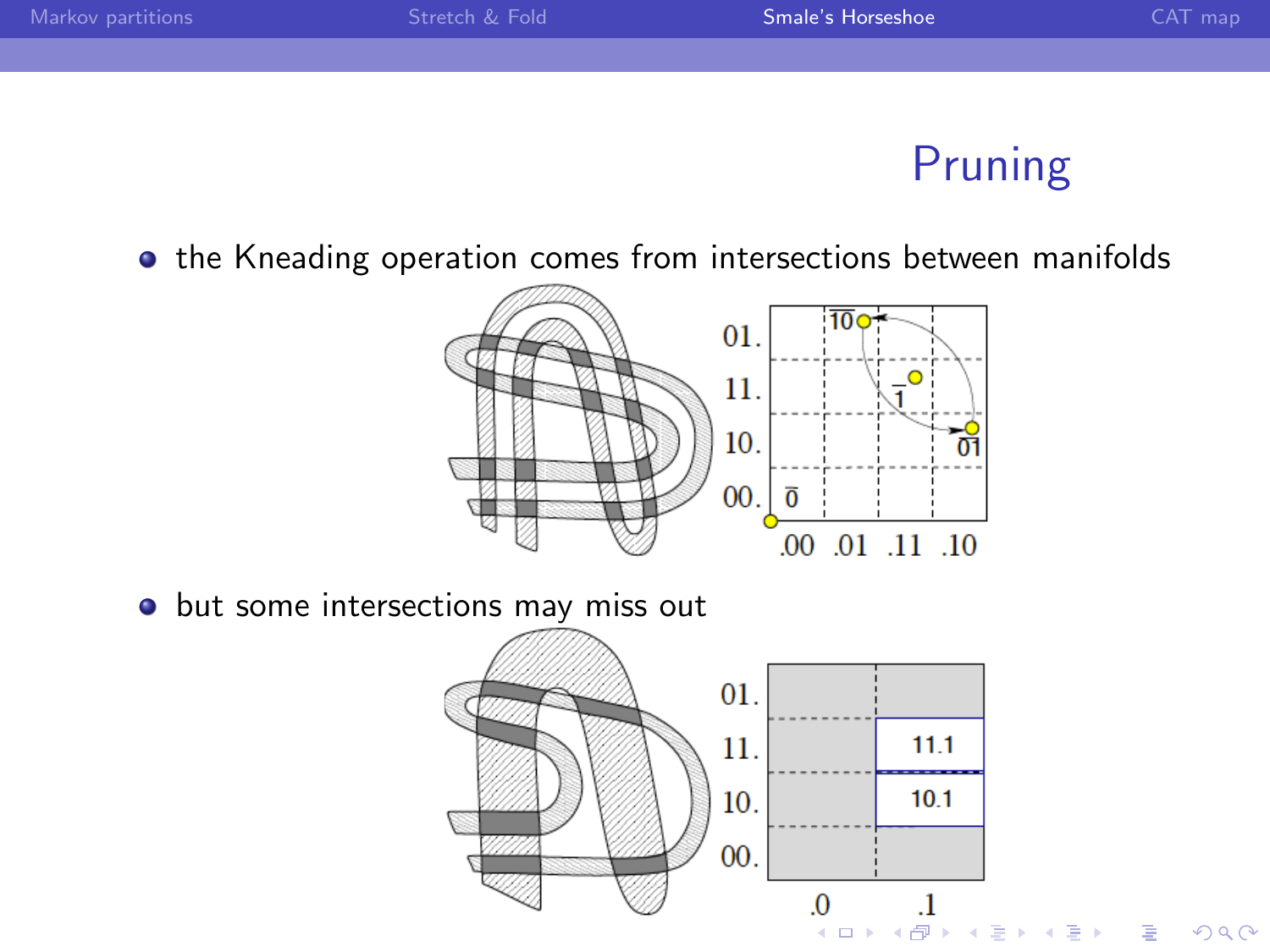#### Continuous Automorphism on a Torus

<span id="page-41-0"></span>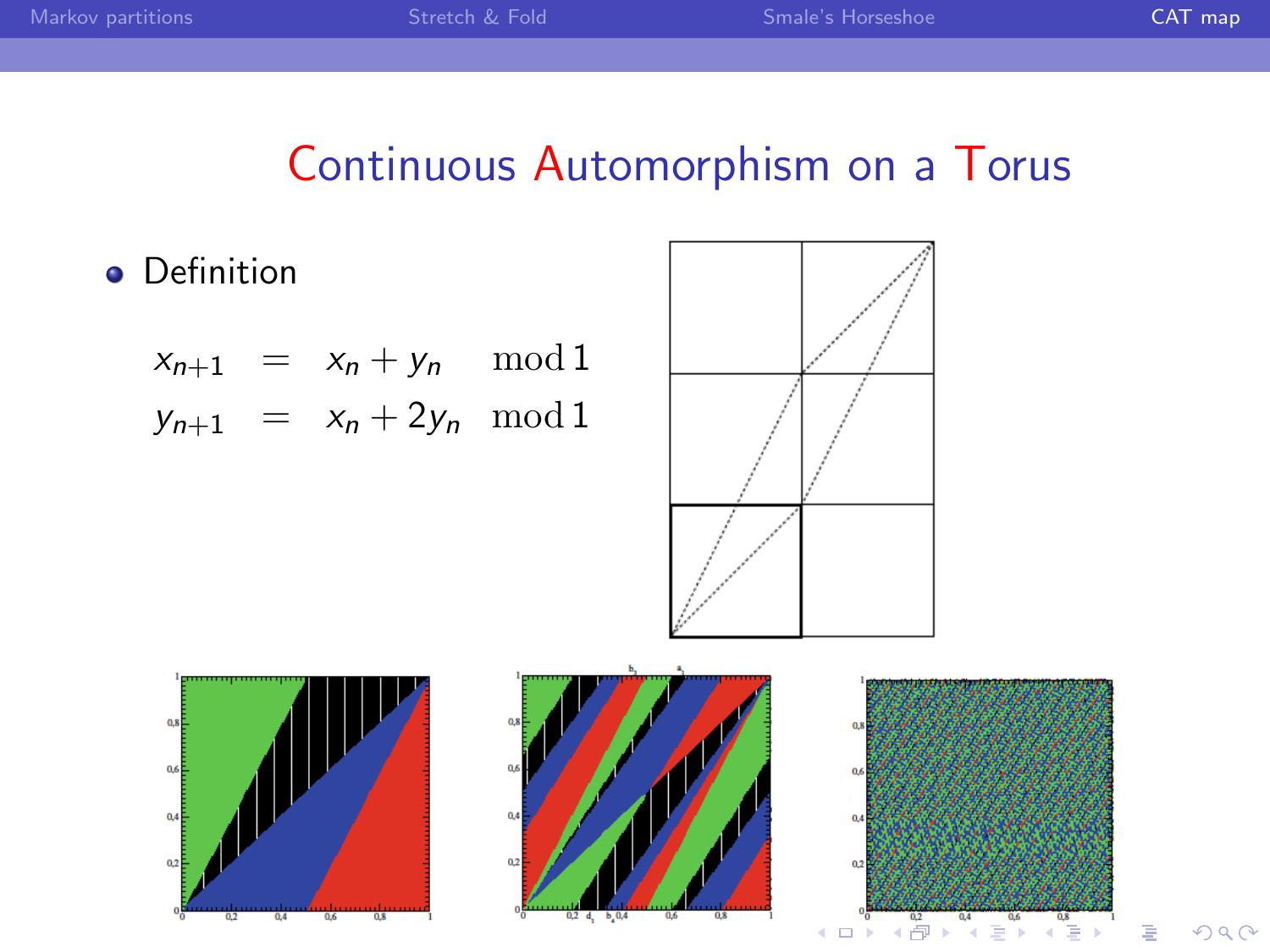Build a partition:

draw stable/unstable manifolds



K ロ ▶ K @ ▶ K 할 > K 할 > 1 할 > 1 ⊙ Q Q ^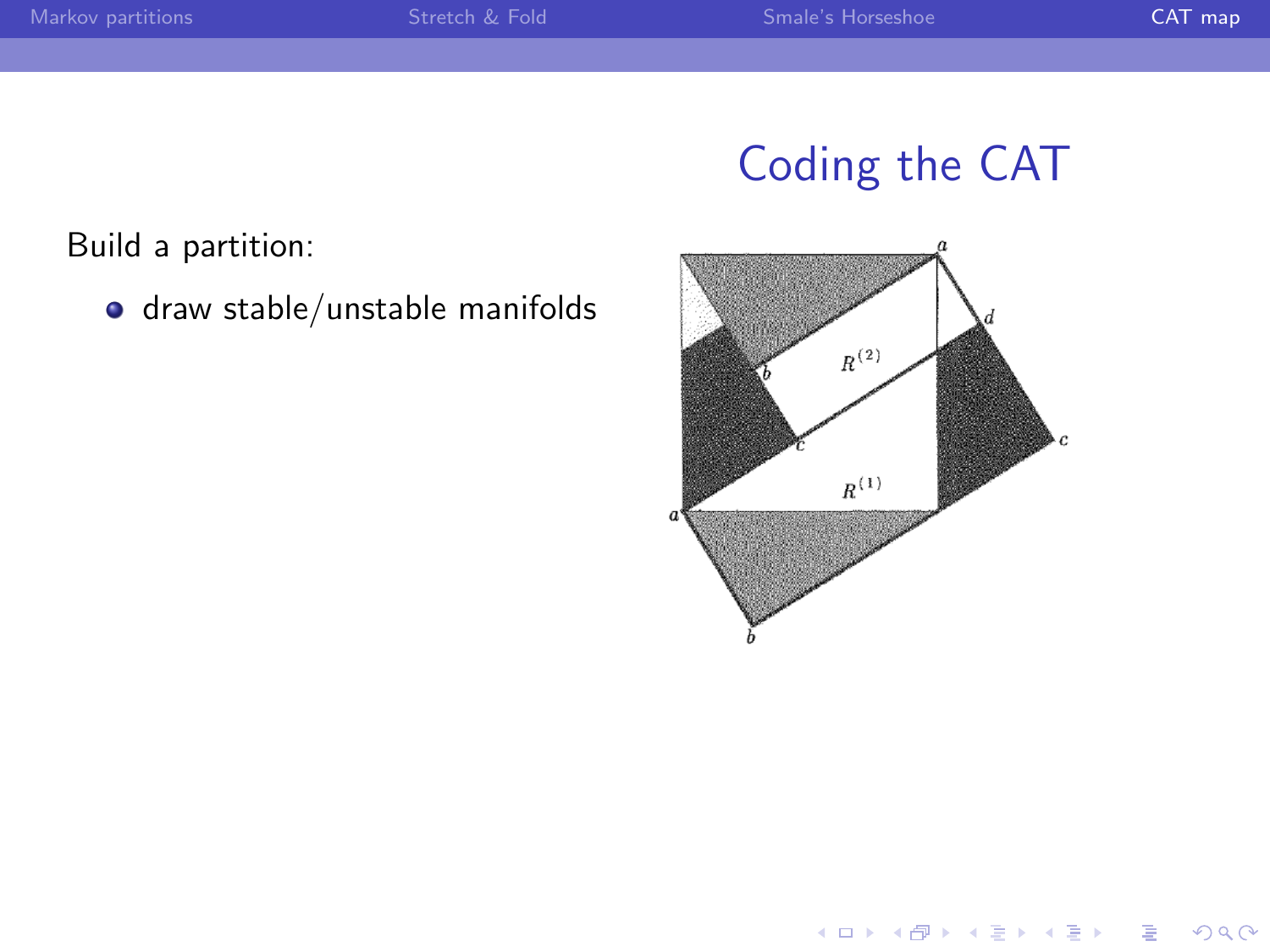Build a partition:

- draw stable/unstable manifolds
- map the areas from intersections back into the torus



K ロ ▶ K @ ▶ K 할 > K 할 > 1 할 > 1 이익어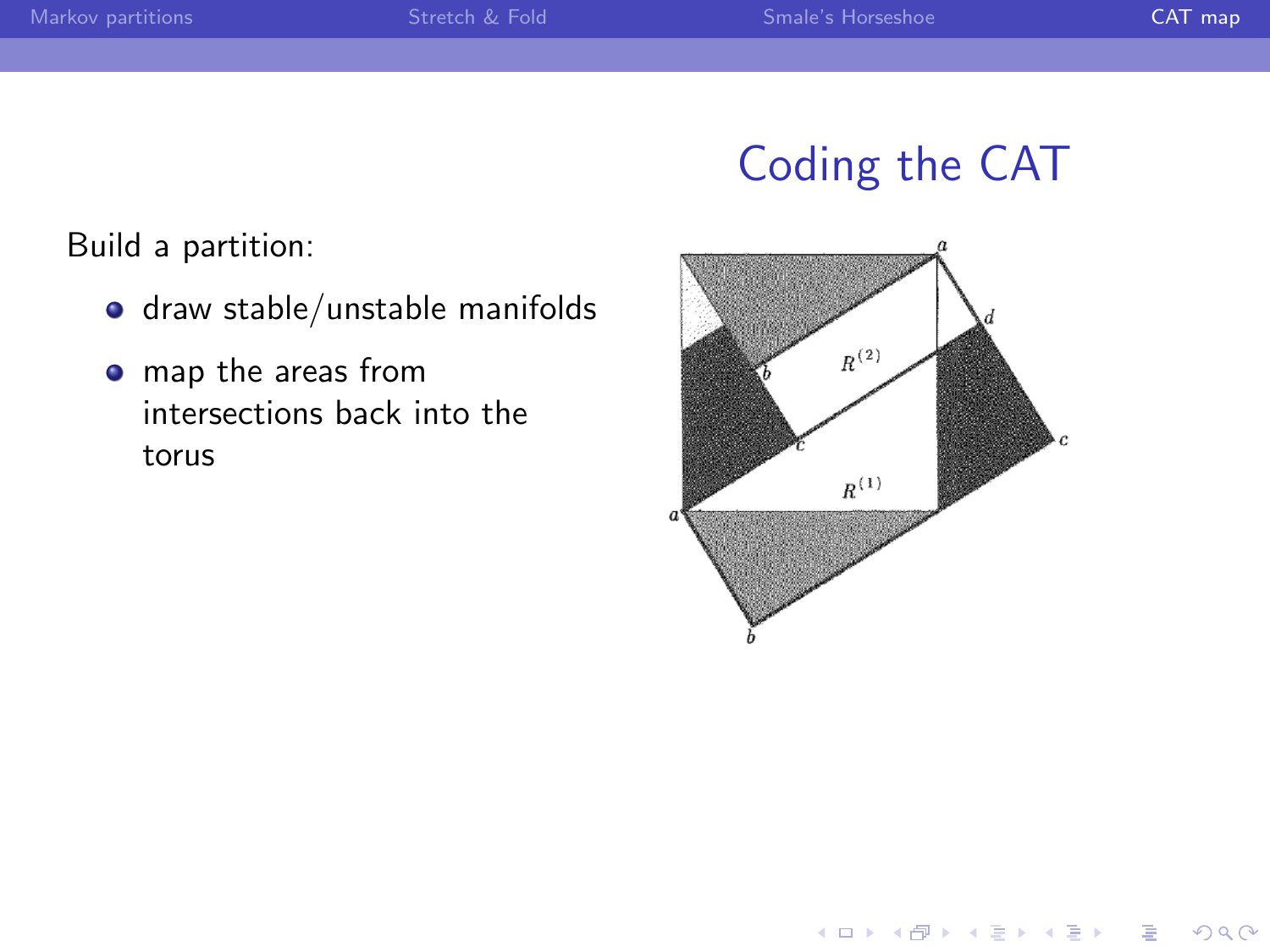Build a partition:

- draw stable/unstable manifolds
- map the areas from intersections back into the torus
- Rectangles are adjacent  $=$  no escape



K ロ > K @ > K 할 > K 할 > 1 할 : ⊙ Q Q^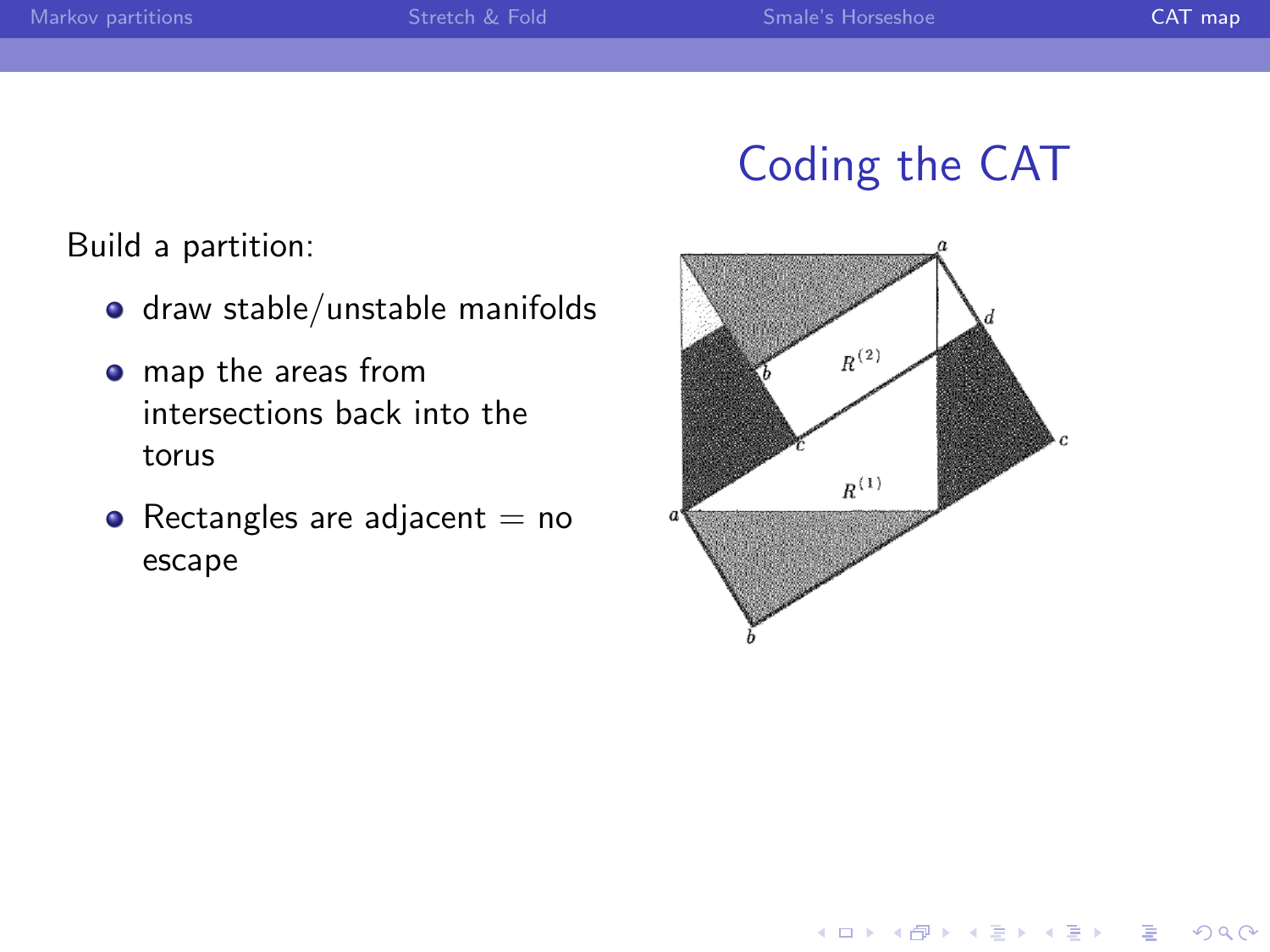Build a partition:

- draw stable/unstable manifolds
- map the areas from intersections back into the torus
- Rectangles are adjacent  $=$  no escape



K ロ > K @ > K 할 > K 할 > → 할 → ⊙ Q @

We have two rectangles  $R^{(1)}, R^{(2)}$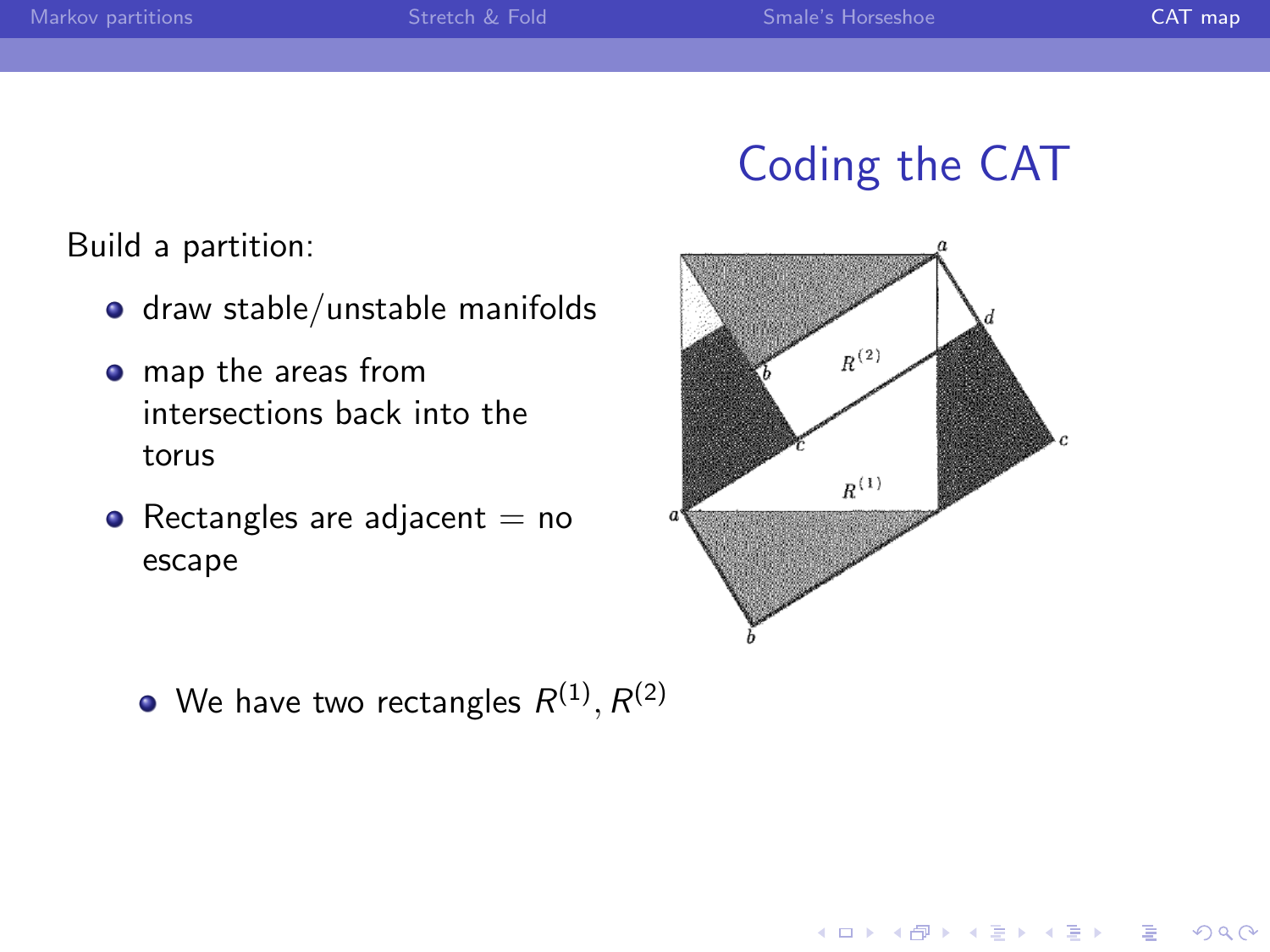Build a partition:

- draw stable/unstable manifolds
- map the areas from intersections back into the torus
- Rectangles are adjacent  $=$  no escape



**KORK STRAIN A BAR SHOP** 

- We have two rectangles  $R^{(1)}, R^{(2)}$
- To make a partition, look at  $F(R^{(i)})$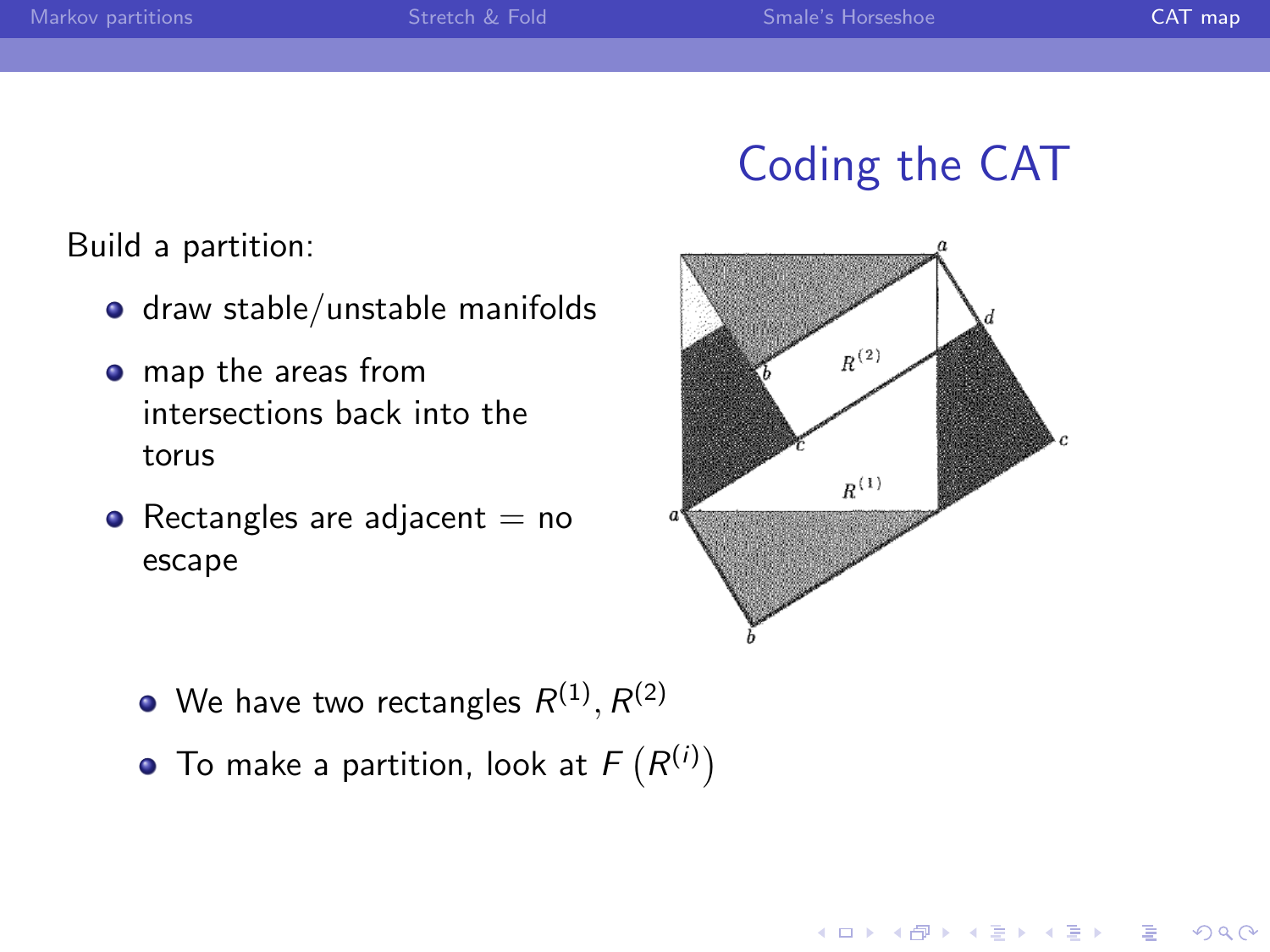K □ ▶ K @ ▶ K 할 X K 할 X T 할 X 1 9 Q Q \*



 $F(R^{(1)})$  consists of three components, two in  $R^{(1)}$  and one in  $R^{(2)}$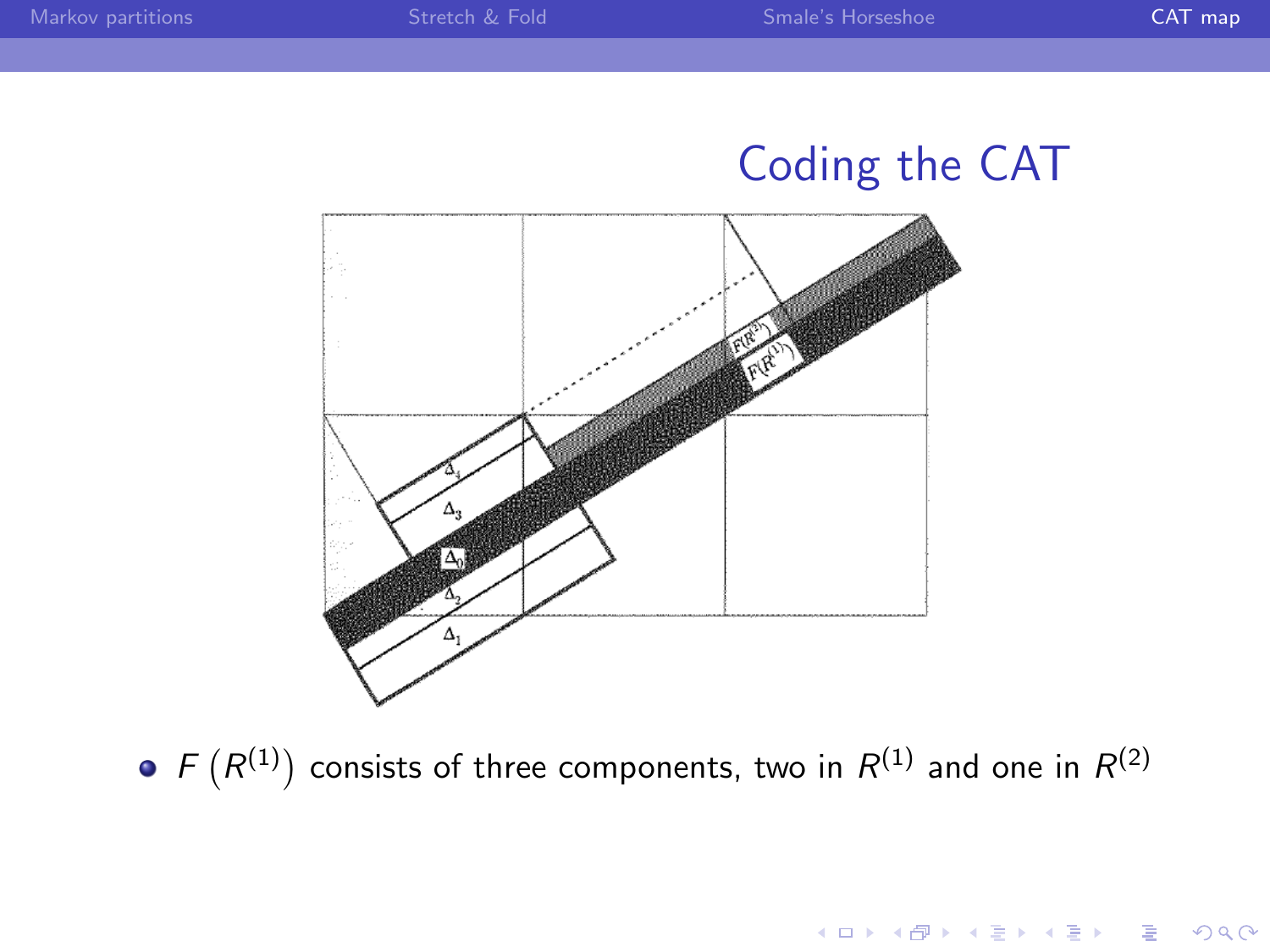**K ロ ▶ K @ ▶ K 할 X X 할 X → 할 X → 9 Q Q ^** 



 $F(R^{(1)})$  consists of three components, two in  $R^{(1)}$  and one in  $R^{(2)}$  $F(R^{(2)})$  consists of two components, one in  $R^{(1)}$  and one in  $R^{(2)}$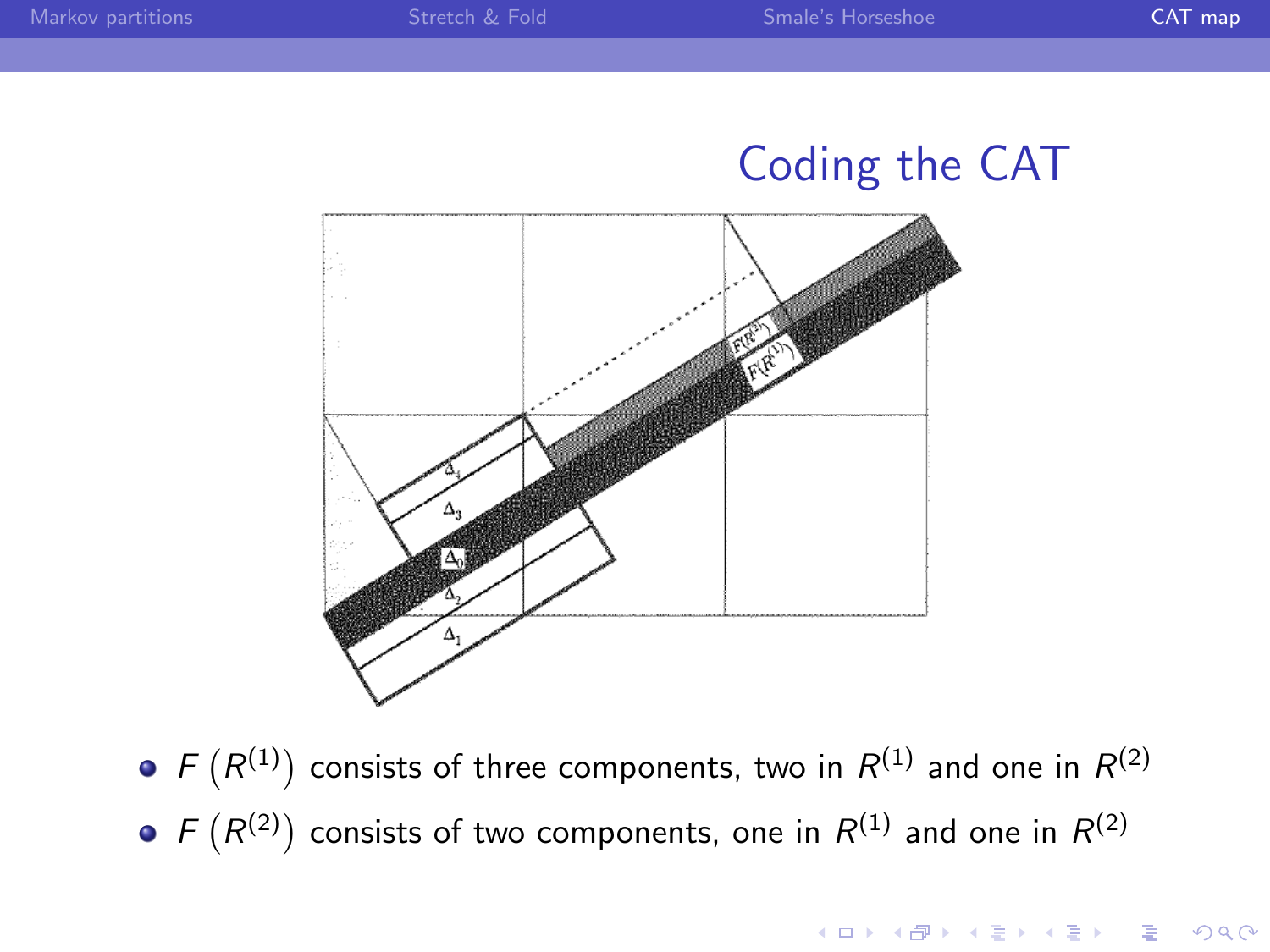

- $F(R^{(1)})$  consists of three components, two in  $R^{(1)}$  and one in  $R^{(2)}$
- $F(R^{(2)})$  consists of two components, one in  $R^{(1)}$  and one in  $R^{(2)}$
- Totally five components:  $\Delta_0$ ,  $\Delta_1$ ,  $\Delta_2$ ,  $\Delta_3$ ,  $\Delta_4$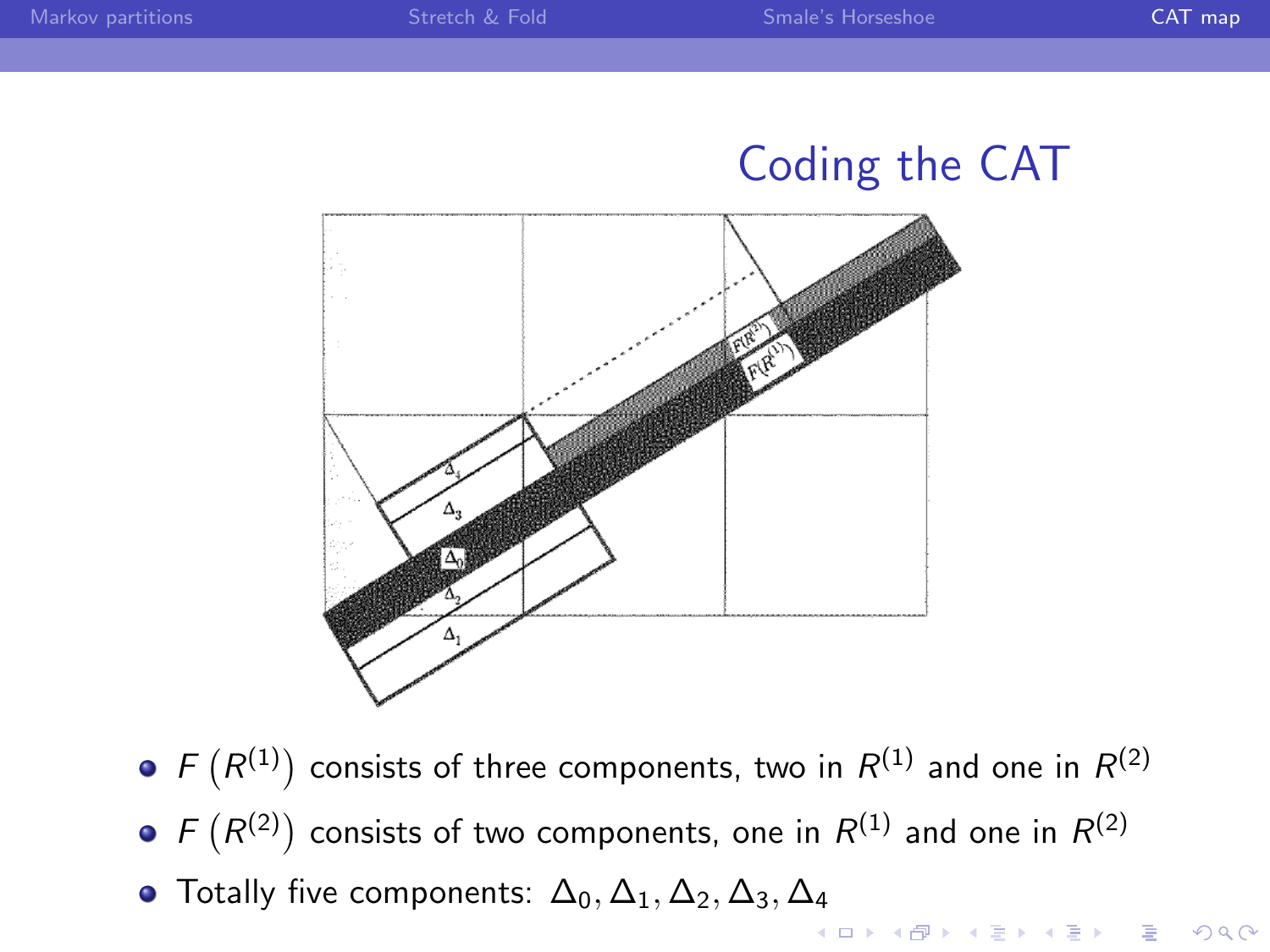| Markov partitions | Stretch & Fold | Smale's Horseshoe                                                                | CAT map |
|-------------------|----------------|----------------------------------------------------------------------------------|---------|
|                   |                |                                                                                  |         |
|                   |                |                                                                                  |         |
|                   |                |                                                                                  |         |
|                   |                | Coding the CAT                                                                   |         |
|                   |                |                                                                                  |         |
|                   |                |                                                                                  |         |
|                   |                | • Every intersection $\bigcap f^n(\Delta_{s_n})$ contains no more than one point |         |

n∈Z